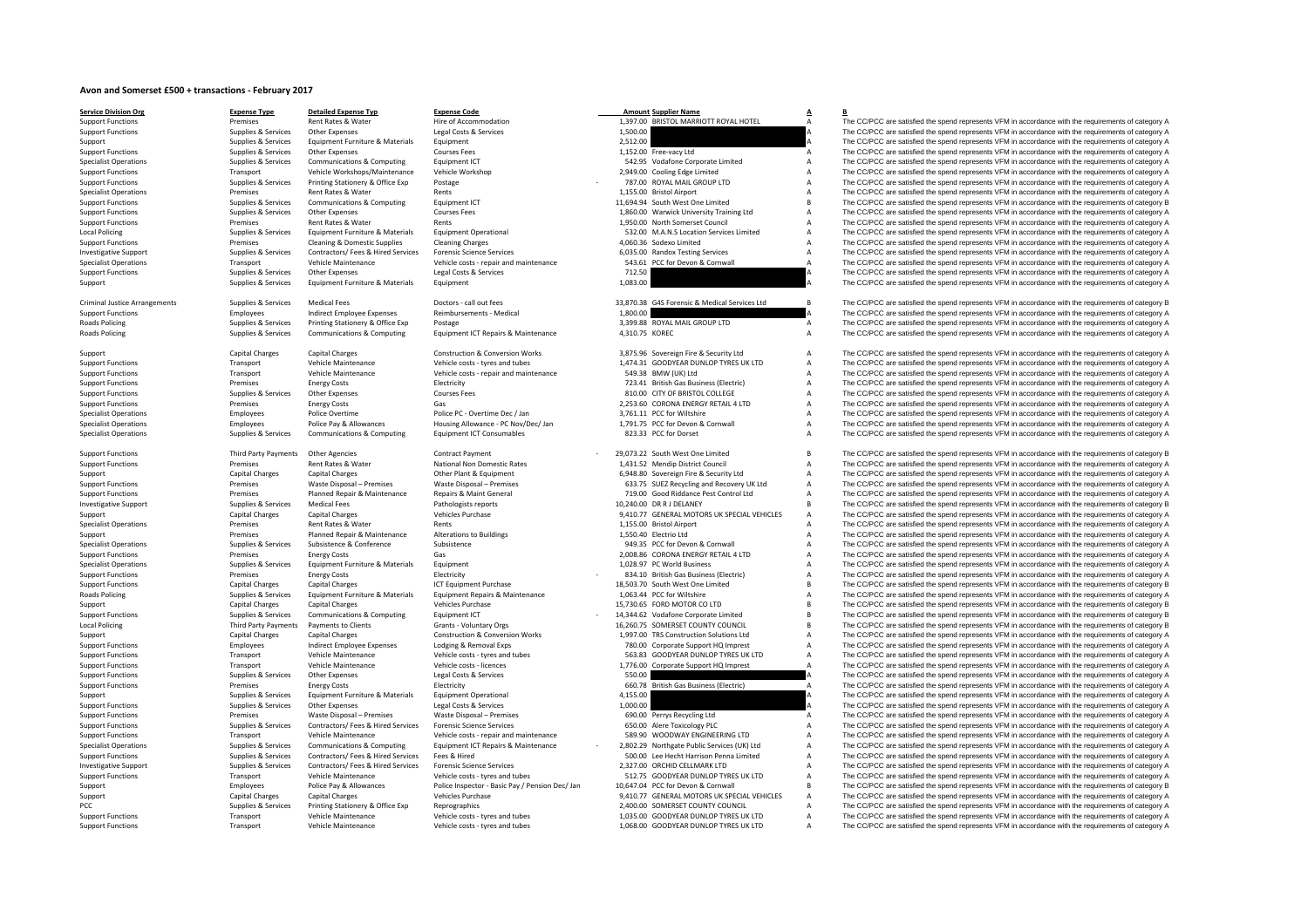PCC Third Party Payments Criminal JusticeLocal Policing PCC Third Party Payments

**Third Party Payments** 

Analyse Employees Police Staff Pay & Allowances Staffing Agency 14,488.83 Matrix SCM Ltd B The CC/PCC are satisfied the spend represents VFM in accordance with the requirements of category B Support Supplies & Services Equipment Furniture & Materials Equipment Current Company and the Support Current Current Current Current Current Current Current Current Current Current Current Current Current Current Current Analyse Supplies & Services Equipment Furniture & Materials Equipment Equipment 20,678.58 PCC for Wiltshire 20,678.58 PCC for Wiltshire B The CC/PCC are satisfied the spend represents VFM in accordance with the requirement Payments to Clients Grants - Voluntary Orgs Category A STANDON TRUST A The CC/PCC are satisfied the spend represents VFM in accordance with the requirements of category A STANDON TRUST A The CC/PCC are satisfied the spend Support Functions Premises Capital Charges Rents Rents Rents Capital Charges Rents Capital Charges Rents Rents A The CC/PCC are satisfied the spend represents VFM in accordance with the requirements of category A Support C Supplies & Services Other Expenses Legal Fees 3rd Party 611.50 611.50 A The CC/PCC are satisfied the spend represents VFM in accordance with the requirements of category A Support Functions Employees Police Staff Pay & Allowances Staffing Agency Staffing Agency 1,406.25 Key People Ltd A The CC/PCC are satisfied the spend represents VFM in accordance with the requirements of category A Suppor Unplanned Repair & Maintenance Responsive Maint - Sanitary Services 646.25 DRA Maintenance Ltd A The CC/PCC are satisfied the spend represents VFM in accordance with the requirements of category A The CAPCC are satisfied t Support Functions Premises Planned Repair & Maintenance Grounds Maintenance Support and the Support Functions and the spend represents VFM in accordance with the requirements of category A Support Functions and the require Support Functions Transport Vehicle Maintenance Vehicle costs – repair and maintenance 1,167.69 RSG ENGINEERING LTD A The CC/PCC are satisfied the spend represents VFM in accordance with the requirements of category A The Support Employee Employee Employees Refunds Contributions 2,023.44 ONE THAE VENDOR A The CC/PCC are satisfied the spend represents VFM in accordance with the requirements of category A Support Functions Supplies & Services Communications & Computing Equipment ICT Repairs & Maintenance 1,750.00 Altia Solutions Ltd A The CC/PCC are satisfied the spend represents VFM in accordance with the requirements of c

Support Functions Premises Cleaning & Domestic Supplies Cleaning Charges 2,709.34 Sodexo Limited A The CC/PCC are satisfied the spend represents VFM in accordance with the requirements of category A Support Capital Charges Capital Charges Capital Charges Construction & Construction & Conversion Fees 8,631.12 Kendall Kingscott Ltd A The CC/PCC are satisfied the spend represents VFM in accordance with the requirements o Arring Understandent Rent Rates Premises Rent Rates & Water Landlords Service Charge Charge 5,308.00 Bristol City Council A The CC/PCC are satisfied the spend represents VFM in accordance with the requirements of category Supplies & Services Other Expenses Reward Scheme Reward Scheme 510.00 AVON & SOM CONSTABULARY CLUB NO 1 A The CC/PCC are satisfied the spend represents VFM in accordance with the requirements of category A Support Functions Transport Vehicle Maintenance Vehicle costs ‐ repair and maintenance 1,121.24 SJ Cook & Sons Ltd A The CC/PCC are satisfied the spend represents VFM in accordance with the requirements of category A Suppo Support Transport Vehicle Maintenance Vehicle costs - repair and maintenance 1,705.51 SJ Cook & Sons Ltd A The CC/PCC are satisfied the spend represents VFM in accordance with the requirements of category A Electricity and Support Functions Premises Energy Costs Electricity Electricity Electricity and the control of the CONCOST CONTENT CONTENT B The CC/PCC are satisfied the spend represents VFM in accordance with the requirements of category Payments to Clients Crants - Voluntary Orgs 600 Microsoft Council 41,250.00 North Somerset Council B The CC/PCC are satisfied the spend represents VFM in accordance with the requirements of category B Support Supplies & Supplies & Services Communications & Computing Equipment ICT a 1,792.68 BRITISH TELECOMMUNICATIONS PLC A The CC/PCC are satisfied the spend represents VFM in accordance with the requirements of category Support Functions Premises Cleaning & Domestic Supplies Cleaning Charges Cleaning Charges 1,340.00 Sodexo Limited A The CC/PCC are satisfied the spend represents VFM in accordance with the requirements of category A Suppor Support Functions Third Party Payments Other Agencies Contract Payment Contract Payment 1,221,519.71 Southwest One Unitary Charge C The CC/PCC are satisfied the spend represents VFM in accordance with the requirements of c The CC/PCC are satisfied the spend represents VFM in accordance with the requirements of category A Support Premises Planned Repair & Maintenance Grounds Maintenance Support Support Care and the Support Transport Premises Planned Repair & Maintenance Schedule and the Support Support of the Support of the Support of the S Support Functions Transport Vehicle Maintenance Vehicle costs – tyres and tubes 917.00 GOODYEAR DUNLOP TYRES UK LTD A The CC/PCC are satisfied the spend represents VFM in accordance with the requirements of category A Supp Support Support Support The CC/PCC are satisfied the spend represents VFM in accordance with the requirements of category A<br>A The CC/PCC are satisfied the spend represents VFM in accordance with the requirements of categor Support Functions Contracts Gas 532.42 CORONALENERGY RETAIL 4 LTD A The CC/PCC are satisfied the spend represents VFM in accordance with the requirements of category A Analyse Capital Financing Capital Charges SMGFB P/L on Sale 960.00 TLT SOLICITORS A The CC/PCC are satisfied the spend represents VFM in accordance with the requirements of category A<br>Support Functions a premises a premise Support Functions Premises Energy Costs Gas Gas Gas Content Consumables and the Support ETAIL 4 LTD A The CC/PCC are satisfied the spend represents VFM in accordance with the requirements of category A<br>Cup of the Support S The CC/PCC are satisfied the spend represents VFM in accordance with the requirements of category A Support Supplies & Services Equipment Furniture & Materials Equipment expendition and the materials of the CO/PCC are satisfied the spend represents VFM in accordance with the requirements of category A Support The CO/PCC Support Functions Supplies & Services Printing Stationery & Office Exp Reprographics 2,188.44 Specialist Computer Centres A The CC/PCC are satisfied the spend represents VFM in accordance with the requirements of category Support Supplies & Services Other Expenses Legal Fees 3rd Party 6,936.04 6,936.04 A The CC/PCC are satisfied the spend represents VFM in accordance with the requirements of category A

Support Functions Support Functions Energy Costs Electricity 5,112.41 EDE ENERGY 1 LIMITED A The CC/PCC are satisfied the spend represents VFM in accordance with the requirements of category A Operational Support Supplies & Services Other Expenses Horses - Farrier Costs 950.00 A H BALL A The CC/PCC are satisfied the spend represents VFM in accordance with the requirements of category A

Support Functions Suppliers Support Support Support Support Support Support Support Support of Contractors Contractors Fees & Hired Services Fees & Hired Support of Support of the Support of Contractors of Category A The C Support Capital Charges Capital Charges Capital Charges Other Plant & Equipment 12,952.00 Cleartone Telecoms Ltd B The CC/PCC are satisfied the spend represents VFM in accordance with the requirements of category B Crats V B The CC/PCC are satisfied the spend represents VFM in accordance with the requirements of category B Support Functions Premises Unplanned Repair & Maintenance Responsive Maint FROOfs 754.30 DRA Maintenance Ltd A The CC/PCC are satisfied the spend represents VFM in accordance with the requirements of category A Represents Specialist Operations Specialist Operations Premises Rent Rates & Water Hire of Accommodation Hire of Accommodation and the Trouville Hotel A The CC/PCC are satisfied the spend represents VFM in accordance with the require The CC/PCC are satisfied the spend represents VFM in accordance with the requirements of category A

Investigations Supplies & Services Contractors/ Fees & Hired Services Fees & Hired 3,420.00 Securitas Security Services (UK) Lt <sup>A</sup> The CC/PCC are satisfied the spend represents VFM in accordance with the requirements of category A Support Functions of the premises and the Planned Renair & Maintenance Planned Maint - Flectrical estable the COPCC are satisfied the spend represents VFM in accordance with the requirements of category A Support Functions Third Party Payments Other Agencies Contract Payment Contract Payment Contract Payment Contract Payment C The CC/PCC are satisfied the spend represents VFM in accordance with the requirements of category Support Capital Charges Capital Charges Vehicles Purchase Vehicles Purchase 21,843.35 FORD MOTOR CO LTD B The CC/PCC are satisfied the spend represents VFM in accordance with the requirements of category B<br>Support Transpor Support Transport Vehicle Maintenance Vehicle costs ‐ repair and maintenance 3,331.39 PCC for Devon & Cornwall A The CC/PCC are satisfied the spend represents VFM in accordance with the requirements of category A Support Functions Premises Energy Costs Gas Gas Gas Gas Basic Content Costs Gas 8,248.54 CORONA ENERGY RETAIL 4 LTD A The CC/PCC are satisfied the spend represents VFM in accordance with the requirements of category A<br>Supp Support Functions Supplies & Services Communications & Computing Equip ICT - Telephones/pagers 2,465.00 Endpoint. Projects Ltd AThe CC/PCC are satisfied the spend represents VFM in accordance with the requirements of categ Support Functions Transport Vehicle Maintenance Vehicle costs - repair and maintenance 1,086.67 City West Commercials Ltd A The CC/PCC are satisfied the spend represents VFM in accordance with the requirements of category Support Functions The CC/PCC are satisfied the spend represents VFM in accordance with the requirements of category A<br>
Support Functions Contact Area Energy Costs Gas Schief Contact of Category A The CC/PCC are satisfied t Investigations Supplies & Supplies & Services Contractors/ Fees & Hired Services Fees & Hired Fees & Hired 600.00 Dr Louise Newbury A The CC/PCC are satisfied the spend represents VFM in accordance with the requirements of Support Capital Charges Capital Charges Vehicles Purchase Vehicles Purchase 9,410.77 GENERAL MOTORS UK SPECIAL VEHICLES A The CC/PCC are satisfied the spend represents VFM in accordance with the requirements of category B<br> Support Capital Charges Capital Charges Vehicles Purchase Vehicles Purchase 15,730.65 FORD MOTOR CO LTD B The CC/PCC are satisfied the spend represents VFM in accordance with the requirements of category B Construction & C The CC/PCC are satisfied the spend represents VFM in accordance with the requirements of category A Analyse Supplies & Services Other Local Authorities or Forces Professional Fees 1,741.78 West Somerset Council A The CC/PCC are satisfied the spend represents VFM in accordance with the requirements of category A Grants V Third Party Payments Payments to Clients Grants - Voluntary Orgs 16,256.50 The Southmead Project B The CC/PCC are satisfied the spend represents VFM in accordance with the requirements of category B 16,256.50 The Southme Support Supplies & Services Other Expenses Legal Fees 3rd Party 4,185.00 4,185.00 A The CC/PCC are satisfied the spend represents VFM in accordance with the requirements of category A Support Functions Premises Planned Repair & Maintenance Repairs & Maint General 8,269.67 Integral UK Ltd A The CC/PCC are satisfied the spend represents VFM in accordance with the requirements of category B<br>Support Premier Support Employees Police Staff Pay & Allowances Police Staff - Basic Pay 12,514.72 PCC for South Wales B The CC/PCC are satisfied the spend represents VFM in accordance with the requirements of category B Support Functions Support Functions Premises Cleaning & Domestic Supplies Cleaning Charges Cleaning Charges 2,477.37 Sodexo Limited A The CC/PCC are satisfied the spend represents VFM in accordance with the requirements of category A Specia Transport Vehicle Maintenance Vehicle Costs - repair and maintenance 10.273.74 PCC for Devon & Cornwall B The CC/PCC are satisfied the spend represents VFM in accordance with the requirements of category B Support Functions Supplies & Services Printing Stationery & Office Exp Reprographics experime and a specialist Computer Centres B The CC/PCC are satisfied the spend represents VFM in accordance with the requirements of cat Support Functions Transport Vehicle Workshops/Maintenance Vehicle Materials 872.23 WURTH UK LTD A The CC/PCC are satisfied the spend represents VFM in accordance with the requirements of category A Employees Police Pay & Allowances Police Segeant - Basic Pay Persion Nov/Dec/Jan 13,260.84 PCC for Devon & Communall Communism Burk Care and the CC/PCC are satisfied the spend represents VFM in accordance with the requirem Support Capital Charges Capital Charges ICT Equipment Purchase 563.76 TELEFONICA O2 (UK) LTD A The CC/PCC are satisfied the spend represents VFM in accordance with the requirements of category A Support Functions Supplies & Services Other Expenses Licences & Orders Licences A Dreftshare.com Ltd 2,315.26 Liftshare.com Ltd A The CC/PCC are satisfied the spend represents VFM in accordance with the requirements of cat Support Functions Capital Charges Capital Charges ICT Equipment Purchase 48,064.02 South West One Limited B The CC/PCC are satisfied the spend represents VFM in accordance with the requirements of category B Specialist Operations Supplies & Services Subsistence Subsistence Subsistence 744.32 PCC for Devon & Cornwall A The CC/PCC are satisfied the spend represents VFM in accordance with the requirements of category A Investigations Supplies Services Other Expenses Courses Fees 2,400.00 Aequitas Discovery A The CC/PCC are satisfied the spend represents VFM in accordance with the requirements of category A Support Functions Premises Energy Costs Gas Gas Gas Server A Support Functions A The CC/PCC are satisfied the spend represents VFM in accordance with the requirements of category A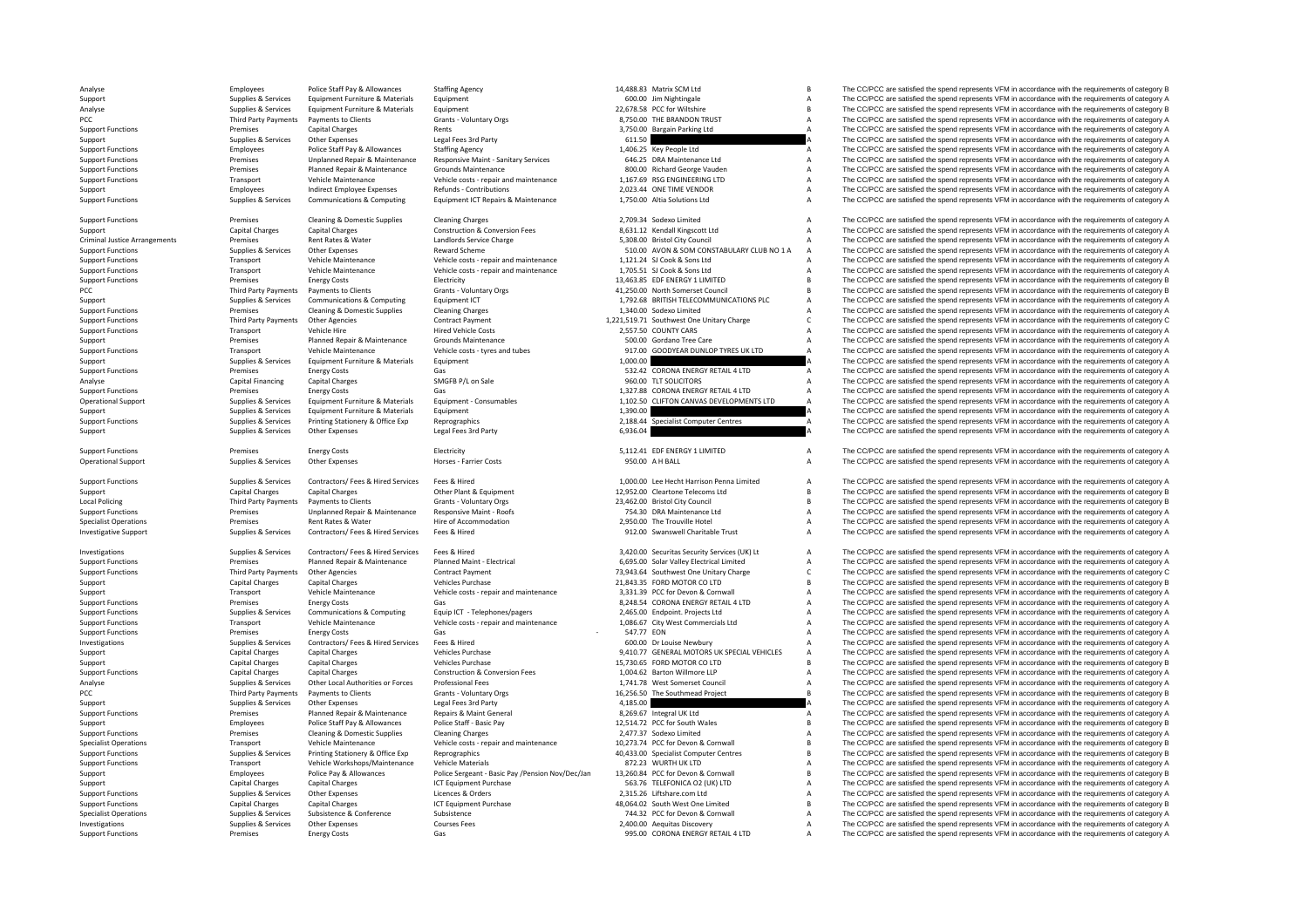|         | <b>Operational Support</b>           | Supplies & Services    | Other Expenses                     | Horses - Forage                                    | 525.00 DC SMITH                              | $\overline{A}$ | The CC/PCC are satisfied the spend represents VFM in accordance with the requirements of category A |
|---------|--------------------------------------|------------------------|------------------------------------|----------------------------------------------------|----------------------------------------------|----------------|-----------------------------------------------------------------------------------------------------|
| Support |                                      | Capital Charges        | <b>Capital Charges</b>             | <b>ICT Equipment Purchase</b>                      | 103,570.40 South West One Limited            | $\mathsf{C}$   | The CC/PCC are satisfied the spend represents VFM in accordance with the requirements of category C |
|         | <b>Specialist Operations</b>         | Third Party Payments   | Other Local Authorities or Forces  | Contributions to Other Forces                      | 14,392.80 PCC for Wiltshire                  | $\overline{B}$ | The CC/PCC are satisfied the spend represents VFM in accordance with the requirements of category B |
|         | <b>Specialist Operations</b>         | Employees              | Police Pay & Allowances            | Police Sergeant - Basic Pay / Pension              | 4,420.28 PCC for Devon & Cornwall            | $\overline{A}$ | The CC/PCC are satisfied the spend represents VFM in accordance with the requirements of category A |
|         | <b>Investigative Support</b>         | Supplies & Services    | Contractors/ Fees & Hired Services | Fees & Hired                                       | 750.00 Developing Health and Independence    | $\overline{A}$ | The CC/PCC are satisfied the spend represents VFM in accordance with the requirements of category A |
|         |                                      | <b>Capital Charges</b> |                                    | <b>Construction &amp; Conversion Works</b>         | 317,785.00 MIDAS CONSTRUCTION LTD            | $\mathsf{C}$   | The CC/PCC are satisfied the spend represents VFM in accordance with the requirements of category C |
| Support |                                      |                        | <b>Capital Charges</b>             |                                                    |                                              |                |                                                                                                     |
|         | <b>Support Functions</b>             | Supplies & Services    | Clothing Uniforms & Laundry        | Laundry & Dry Cleaning                             | 1,125.00 Royal Devon and Exeter NHS Foundati | $\overline{A}$ | The CC/PCC are satisfied the spend represents VFM in accordance with the requirements of category A |
|         | <b>Support Functions</b>             | Transport              | Vehicle Maintenance                | Vehicle costs - repair and maintenance             | 3,006.02 SJ Cook & Sons Ltd                  | $\overline{A}$ | The CC/PCC are satisfied the spend represents VFM in accordance with the requirements of category A |
| Support |                                      | <b>Capital Charges</b> | <b>Capital Charges</b>             | <b>Construction &amp; Conversion Works</b>         | 1,329.00 Solar Valley Electrical Limited     | $\mathsf A$    | The CC/PCC are satisfied the spend represents VFM in accordance with the requirements of category A |
|         | <b>Support Functions</b>             | Transport              | Vehicle Maintenance                | Vehicle costs - tyres and tubes                    | 712.56 GOODYEAR DUNLOP TYRES UK LTD          | $\mathsf A$    | The CC/PCC are satisfied the spend represents VFM in accordance with the requirements of category A |
| Support |                                      | Supplies & Services    | Contractors/ Fees & Hired Services | Professional Fees                                  | 675.00 E H Oakley & Company Ltd              | $\overline{A}$ | The CC/PCC are satisfied the spend represents VFM in accordance with the requirements of category A |
|         | <b>Support Functions</b>             | Supplies & Services    | Professional Fees                  | Professional Fees                                  | 8,342.00 Hartnell Taylor Cook LLP            | $\overline{A}$ | The CC/PCC are satisfied the spend represents VFM in accordance with the requirements of category A |
|         | <b>Specialist Operations</b>         | Employees              | Police Pay & Allowances            | Police PC - Basic Pay/ NI/Pension Nov / Dec/ Jan   | 91,486.80 PCC for Devon & Cornwall           | $\mathsf{C}$   | The CC/PCC are satisfied the spend represents VFM in accordance with the requirements of category C |
|         | <b>Specialist Operations</b>         | Supplies & Services    | Subsistence & Conference           | Conference & Meeting Expenses                      | 750.00 SS Great Britain Trading Ltd          | $\overline{A}$ | The CC/PCC are satisfied the spend represents VFM in accordance with the requirements of category A |
|         | <b>Support Functions</b>             | Transport              | Vehicle Workshops/Maintenance      | Vehicle Workshop                                   | 1,286.12 WASHTEC (UK) LTD                    | $\overline{A}$ | The CC/PCC are satisfied the spend represents VFM in accordance with the requirements of category A |
|         | <b>Support Functions</b>             | Transport              | Vehicle Maintenance                | Vehicle costs - repair and maintenance             | 1,017.90 BMW (UK) Ltd                        | $\overline{A}$ | The CC/PCC are satisfied the spend represents VFM in accordance with the requirements of category A |
|         | <b>Specialist Operations</b>         | Employees              | Police Overtime                    | Police PC - Basic Pay/Ni/Pension/OT Nov/Dec/Jan    | 33,250.70 PCC for Dorset                     | $\overline{B}$ | The CC/PCC are satisfied the spend represents VFM in accordance with the requirements of category B |
| Disused |                                      | Supplies & Services    | Printing Stationery & Office Exp   | Reprographics                                      | 872.91 Presstek Europe Ltd                   | $\overline{A}$ | The CC/PCC are satisfied the spend represents VFM in accordance with the requirements of category A |
|         | <b>Investigative Support</b>         | Supplies & Services    | Contractors/ Fees & Hired Services | <b>Forensic Science Services</b>                   | 616.00 LGC Ltd                               | $\overline{A}$ | The CC/PCC are satisfied the spend represents VFM in accordance with the requirements of category A |
|         | <b>Investigative Support</b>         | Supplies & Services    | Contractors/ Fees & Hired Services | <b>Forensic Science Services</b>                   | 3.428.68 LGC Ltd                             | $\overline{A}$ | The CC/PCC are satisfied the spend represents VFM in accordance with the requirements of category A |
| Support |                                      | <b>Capital Charges</b> | Capital Charges                    | ICT Equipment Purchase                             | 28,732.40 South West One Limited             | $\overline{B}$ | The CC/PCC are satisfied the spend represents VFM in accordance with the requirements of category B |
|         | <b>Support Functions</b>             | Supplies & Services    | Communications & Computing         | Equipment ICT                                      | 1.944.00 Vodafone                            | $\overline{A}$ | The CC/PCC are satisfied the spend represents VFM in accordance with the requirements of category A |
|         | <b>Criminal Justice Arrangements</b> | Supplies & Services    | Clothing Uniforms & Laundry        | Laundry & Dry Cleaning                             | 1,548.21 Royal Devon and Exeter NHS Foundati | $\overline{A}$ | The CC/PCC are satisfied the spend represents VFM in accordance with the requirements of category A |
|         | Dealing with the Public              | Third Party Payments   | Other Local Authorities or Forces  | Contributions to Other Forces                      | 2,151.07 PCC for Gloucestershire             | $\overline{A}$ | The CC/PCC are satisfied the spend represents VFM in accordance with the requirements of category A |
|         | <b>Support Functions</b>             | Employees              | Police Staff Pay & Allowances      | <b>Staffing Agency</b>                             | 1,406.25 Key People Ltd                      | $\overline{A}$ | The CC/PCC are satisfied the spend represents VFM in accordance with the requirements of category A |
|         |                                      | Transport              | Vehicle Maintenance                | Vehicle costs - repair and maintenance             | 553.87 BMW (UK) Ltd                          | $\overline{A}$ | The CC/PCC are satisfied the spend represents VFM in accordance with the requirements of category A |
|         | <b>Support Functions</b>             |                        |                                    |                                                    |                                              |                | The CC/PCC are satisfied the spend represents VFM in accordance with the requirements of category A |
| Support |                                      | Supplies & Services    | Other Expenses                     | Legal Costs & Services                             | 639.17                                       |                |                                                                                                     |
| Support |                                      | <b>Capital Charges</b> | <b>Capital Charges</b>             | <b>Construction &amp; Conversion Fees</b>          | 2,350.00 Gary Gabriel Associates             | А              | The CC/PCC are satisfied the spend represents VFM in accordance with the requirements of category A |
|         | <b>Support Functions</b>             | Transport              | Vehicle Workshops/Maintenance      | <b>Vehicle Materials</b>                           | 906.31 WURTH UK LTD                          | $\overline{A}$ | The CC/PCC are satisfied the spend represents VFM in accordance with the requirements of category A |
|         | <b>Specialist Operations</b>         | Supplies & Services    | Subsistence & Conference           | Subsistence                                        | 930.53 PCC for Gloucestershire               | $\overline{A}$ | The CC/PCC are satisfied the spend represents VFM in accordance with the requirements of category A |
| Support |                                      | Transport              | Vehicle Allowances                 | <b>Travel fares</b>                                | 577.97 Click Travel Ltd                      | $\overline{A}$ | The CC/PCC are satisfied the spend represents VFM in accordance with the requirements of category A |
|         | <b>Support Functions</b>             | Transport              | Vehicle Maintenance                | Vehicle costs - tyres and tubes                    | 724.50 GOODYEAR DUNLOP TYRES UK LTD          | $\overline{A}$ | The CC/PCC are satisfied the spend represents VFM in accordance with the requirements of category A |
|         | <b>Support Functions</b>             | Premises               | Planned Repair & Maintenance       | Security                                           | 978.00 AVON ARMOUR LTD                       | $\overline{A}$ | The CC/PCC are satisfied the spend represents VFM in accordance with the requirements of category A |
|         | <b>Support Functions</b>             | Transport              | Vehicle Hire                       | <b>Hired Vehicle Costs</b>                         | 1,416.00 TOLLGATE HIRE LTD                   | $\overline{A}$ | The CC/PCC are satisfied the spend represents VFM in accordance with the requirements of category A |
|         |                                      |                        |                                    |                                                    |                                              |                |                                                                                                     |
|         | <b>Support Functions</b>             | Premises               | Rent Rates & Water                 | National Non Domestic Rates                        | 3,022.00 North Somerset Council              | $\overline{A}$ | The CC/PCC are satisfied the spend represents VFM in accordance with the requirements of category A |
|         | <b>Support Functions</b>             | Transport              | Vehicle Maintenance                | Vehicle costs - tyres and tubes                    | 1,299.00 GOODYEAR DUNLOP TYRES UK LTD        | $\overline{A}$ | The CC/PCC are satisfied the spend represents VFM in accordance with the requirements of category A |
|         | <b>Investigative Support</b>         | Supplies & Services    | Other Expenses                     | Supplies & Services                                | 734.00 Systems Technology Consultants Ltd    | $\overline{A}$ | The CC/PCC are satisfied the spend represents VFM in accordance with the requirements of category A |
|         | <b>Support Functions</b>             | Transport              | <b>Capital Charges</b>             | Vehicle costs - tyres and tubes                    | 1,290.00 BATHWICK TYRES LTD                  | $\overline{A}$ | The CC/PCC are satisfied the spend represents VFM in accordance with the requirements of category A |
|         | Investigations                       | Third Party Payments   | Other Local Authorities or Forces  | Agency Payments - OLAs                             | 15,273.25 Bristol City Council               | $\overline{B}$ | The CC/PCC are satisfied the spend represents VFM in accordance with the requirements of category B |
|         | <b>Support Functions</b>             | Premises               | Planned Repair & Maintenance       | <b>Estates Costs</b>                               | 540.00 WELLINGTON WASTE SKIPS LTD            | $\overline{A}$ | The CC/PCC are satisfied the spend represents VFM in accordance with the requirements of category A |
|         | <b>Specialist Operations</b>         | Employees              | Police Overtime                    | Police Sergeant - Basic Pay/NI/Pension/OT Nov/De   | 17,860.87 PCC for Dorset                     | $\overline{B}$ | The CC/PCC are satisfied the spend represents VFM in accordance with the requirements of category B |
|         | <b>Criminal Justice Arrangements</b> | Supplies & Services    | Contractors/ Fees & Hired Services | Professional Fees                                  | 151,130.38 Care & Custody (Health) Ltd       | $\mathsf{C}$   | The CC/PCC are satisfied the spend represents VFM in accordance with the requirements of category C |
|         | <b>Support Functions</b>             | Transport              | Vehicle Maintenance                | Vehicle costs - commissioning                      | 14,937.10 WOODWAY ENGINEERING LTD            | $\overline{B}$ | The CC/PCC are satisfied the spend represents VFM in accordance with the requirements of category B |
|         |                                      |                        |                                    |                                                    |                                              |                |                                                                                                     |
| Support |                                      | Employees              | Police Pay & Allowances            | Police PC - Basic Pay/Pension Nov/Dec/Jan          | 11,052.97 PCC for Dorset                     | B              | The CC/PCC are satisfied the spend represents VFM in accordance with the requirements of category B |
| Support |                                      | <b>Capital Charges</b> | Capital Charges                    | <b>Construction &amp; Conversion Fees</b>          | 6,000.00 CRADDY Pitchers Ltd                 | $\overline{A}$ | The CC/PCC are satisfied the spend represents VFM in accordance with the requirements of category A |
|         | <b>Specialist Operations</b>         | Employees              | Police Pay & Allowances            | Police Sergeant - Basic Pay / NI/ Pension/OT Nov/C | 28,701.37 PCC for Devon & Cornwall           | $\overline{B}$ | The CC/PCC are satisfied the spend represents VFM in accordance with the requirements of category B |
| Support |                                      | Premises               | Unplanned Repair & Maintenance     | Responsive Maint - Electrical                      | 996.00 Solar Valley Electrical Limited       | $\overline{A}$ | The CC/PCC are satisfied the spend represents VFM in accordance with the requirements of category A |
|         | <b>Support Functions</b>             | Supplies & Services    | <b>Capital Charges</b>             | Equipment                                          | 1,295.00 Axon Public Safety UK Limited       | $\overline{A}$ | The CC/PCC are satisfied the spend represents VFM in accordance with the requirements of category A |
| Support |                                      | Premises               | <b>Energy Costs</b>                | Gas                                                | 1,374.08 CORONA ENERGY RETAIL 4 LTD          | $\overline{A}$ | The CC/PCC are satisfied the spend represents VFM in accordance with the requirements of category A |
|         | <b>Support Functions</b>             | Supplies & Services    | Contractors/ Fees & Hired Services | Fees & Hired                                       | 1,643.73 CYCLESCHEME LTD                     | $\overline{A}$ | The CC/PCC are satisfied the spend represents VFM in accordance with the requirements of category A |
|         | <b>Support Functions</b>             | Premises               | Planned Repair & Maintenance       | Alterations - Health & Safety                      | 560.00 Grinters                              | $\overline{A}$ | The CC/PCC are satisfied the spend represents VFM in accordance with the requirements of category A |
| Support |                                      | <b>Capital Charges</b> | <b>Capital Charges</b>             | Construction & Conversion Fees                     | 1,300.00 BUCKLEY-LEWIS PARTNERSHIP LTD       | $\overline{A}$ | The CC/PCC are satisfied the spend represents VFM in accordance with the requirements of category A |
| Support |                                      | Supplies & Services    | Other Expenses                     | Legal Fees 3rd Party                               | 2,703.39                                     |                | The CC/PCC are satisfied the spend represents VFM in accordance with the requirements of category A |
|         | <b>Support Functions</b>             | Premises               | Rent Rates & Water                 | Rents                                              | 2,500.00 North Somerset Council              | А              | The CC/PCC are satisfied the spend represents VFM in accordance with the requirements of category A |
|         | Investigations                       | Third Party Payments   | Other Local Authorities or Forces  | Agency Payments - OLAs                             | 15,273.25 Bristol City Council               | $\overline{R}$ | The CC/PCC are satisfied the spend represents VFM in accordance with the requirements of category B |
|         | <b>Support Functions</b>             | <b>Capital Charges</b> | <b>Capital Charges</b>             | ICT Equipment Purchase                             | 4.200.00 South West One Limited              | $\overline{A}$ | The CC/PCC are satisfied the spend represents VFM in accordance with the requirements of category A |
|         | <b>Support Functions</b>             | Premises               | Planned Repair & Maintenance       | CCTV                                               | 3,801.58 Sovereign Fire & Security Ltd       | $\overline{A}$ | The CC/PCC are satisfied the spend represents VFM in accordance with the requirements of category A |
|         | <b>Support Functions</b>             | Premises               | Rent Rates & Water                 | Hire of Accommodation                              | 2,794.00 BRISTOL MARRIOTT ROYAL HOTEL        | $\overline{A}$ | The CC/PCC are satisfied the spend represents VFM in accordance with the requirements of category A |
|         |                                      |                        |                                    |                                                    |                                              |                |                                                                                                     |
| Analyse |                                      | Employees              | Police Staff Pay & Allowances      | <b>Staffing Agency</b>                             | 15,830.20 Matrix SCM Ltd                     | $\overline{B}$ | The CC/PCC are satisfied the spend represents VFM in accordance with the requirements of category B |
|         | <b>Support Functions</b>             | Supplies & Services    | Subsistence & Conference           | Hospitality                                        | 504.00 Corporate Support HQ Imprest          | $\overline{A}$ | The CC/PCC are satisfied the spend represents VFM in accordance with the requirements of category A |
|         | <b>Support Functions</b>             | Employees              | Police Staff Pay & Allowances      | <b>Staffing Agency</b>                             | 1,406.25 Key People Ltd                      | $\overline{A}$ | The CC/PCC are satisfied the spend represents VFM in accordance with the requirements of category A |
|         | <b>Support Functions</b>             | Premises               | Cleaning & Domestic Supplies       | <b>Cleaning Charges</b>                            | 1,815.17 Sodexo Limited                      | $\overline{A}$ | The CC/PCC are satisfied the spend represents VFM in accordance with the requirements of category A |
|         | <b>Support Functions</b>             | <b>Capital Charges</b> | <b>Capital Charges</b>             | <b>ICT Equipment Purchase</b>                      | 39.350.65 South West One Limited             | $\overline{B}$ | The CC/PCC are satisfied the spend represents VFM in accordance with the requirements of category B |
|         | <b>Support Functions</b>             | Premises               | Waste Disposal - Premises          | Waste Disposal - Premises                          | 564.98 SUEZ Recycling and Recovery UK Ltd    | $\mathsf A$    | The CC/PCC are satisfied the spend represents VFM in accordance with the requirements of category A |
|         | <b>Operational Support</b>           | Supplies & Services    | Equipment Furniture & Materials    | <b>Equipment Operational</b>                       | 1,102.50 CLIFTON CANVAS DEVELOPMENTS LTD     | $\overline{A}$ | The CC/PCC are satisfied the spend represents VFM in accordance with the requirements of category A |
|         | <b>Support Functions</b>             | <b>Capital Charges</b> | <b>Capital Charges</b>             | <b>ICT Equipment Purchase</b>                      | 553.42 South West One Limited                | $\overline{A}$ | The CC/PCC are satisfied the spend represents VFM in accordance with the requirements of category A |
|         |                                      |                        |                                    |                                                    |                                              |                |                                                                                                     |
| Analyse |                                      | Employees              | Police Staff Pay & Allowances      | <b>Staffing Agency</b>                             | 8,353.86 Matrix SCM Ltd                      | $\overline{A}$ | The CC/PCC are satisfied the spend represents VFM in accordance with the requirements of category A |
|         | <b>Support Functions</b>             | Transport              | Vehicle Hire                       | <b>Hired Vehicle Costs</b>                         | 1,080.00 TOLLGATE HIRE LTD                   |                | The CC/PCC are satisfied the spend represents VFM in accordance with the requirements of category A |
|         | <b>Support Functions</b>             | Supplies & Services    | Other Expenses                     | Legal Costs & Services                             | 902.00                                       |                | The CC/PCC are satisfied the spend represents VFM in accordance with the requirements of category A |
|         | <b>Support Functions</b>             | Premises               | Planned Repair & Maintenance       | Planned Maint - Electrical                         | 5,075.00 Solar Valley Electrical Limited     | $\overline{A}$ | The CC/PCC are satisfied the spend represents VFM in accordance with the requirements of category A |
|         | <b>Support Functions</b>             | Supplies & Services    | Equipment Furniture & Materials    | Equipment                                          | 1,478.00 ITW ENVOPAK                         | $\overline{A}$ | The CC/PCC are satisfied the spend represents VFM in accordance with the requirements of category A |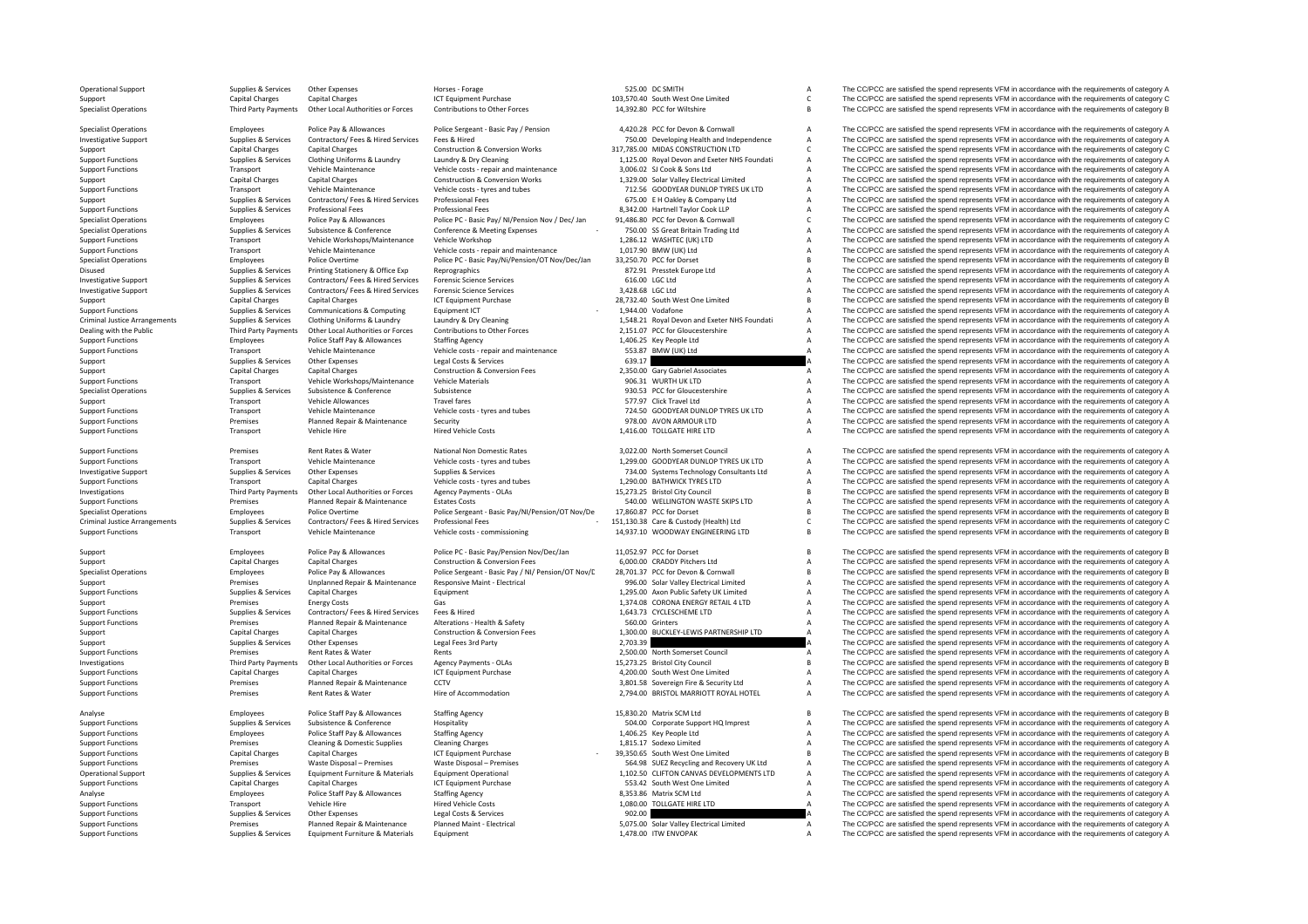|     | <b>Support Functions</b><br><b>Investigative Support</b> | Capital Charges<br>Supplies & Services | <b>Capital Charges</b><br>Contractors/ Fees & Hired Services | <b>ICT Equipment Purchase</b><br><b>Forensic Science Services</b> | 2,855.23 South West One Limited<br>12,159.36 Key Forensic Services Ltd | $\overline{A}$<br>В | The CC/PCC are satisfied the spend represents VFM in accordance with the requirements of category A<br>The CC/PCC are satisfied the spend represents VFM in accordance with the requirements of category B |
|-----|----------------------------------------------------------|----------------------------------------|--------------------------------------------------------------|-------------------------------------------------------------------|------------------------------------------------------------------------|---------------------|------------------------------------------------------------------------------------------------------------------------------------------------------------------------------------------------------------|
|     | <b>Support Functions</b>                                 | Transport                              | Vehicle Maintenance                                          | Vehicle costs - repair and maintenance                            | 1,113.82 BMW (UK) Ltd                                                  | A                   | The CC/PCC are satisfied the spend represents VFM in accordance with the requirements of category A                                                                                                        |
|     | <b>Support Functions</b>                                 | Premises                               | <b>Energy Costs</b>                                          | Electricity                                                       | 2,286.96 British Gas Business (Electric)                               | А                   | The CC/PCC are satisfied the spend represents VFM in accordance with the requirements of category A                                                                                                        |
|     | Support                                                  | <b>Capital Charges</b>                 | <b>Capital Charges</b>                                       | Construction & Conversion Works                                   | 1,668.25 Sovereign Fire & Security Ltd                                 | А                   | The CC/PCC are satisfied the spend represents VFM in accordance with the requirements of category A                                                                                                        |
|     | <b>Support Functions</b>                                 | Transport                              | Vehicle Maintenance                                          | Vehicle costs - repair and maintenance                            | 2,577.10 CASTROL (UK) LTD                                              | А                   | The CC/PCC are satisfied the spend represents VFM in accordance with the requirements of category A                                                                                                        |
|     | <b>Support Functions</b>                                 | Supplies & Services                    | Contractors/ Fees & Hired Services                           | Equipment - Consumables                                           | 549.50 SP Services (UK) Ltd                                            | $\overline{A}$      | The CC/PCC are satisfied the spend represents VFM in accordance with the requirements of category A                                                                                                        |
|     | Support                                                  | Supplies & Services                    | Equipment Furniture & Materials                              | Equipment                                                         | 4,480.00                                                               |                     | The CC/PCC are satisfied the spend represents VFM in accordance with the requirements of category A                                                                                                        |
| PCC |                                                          | Supplies & Services                    | Printing Stationery & Office Exp                             | Printing                                                          | 755.00 Burleigh Portishead Limited                                     | А                   | The CC/PCC are satisfied the spend represents VFM in accordance with the requirements of category A                                                                                                        |
|     | <b>Specialist Operations</b>                             | Employees                              | Police Pay & Allowances                                      | Police Superintendent - Basic Pay/Ni/Pension                      | 17.533.30 PCC for Wiltshire                                            | B                   | The CC/PCC are satisfied the spend represents VFM in accordance with the requirements of category B                                                                                                        |
|     | <b>Support Functions</b>                                 | Premises                               | Unplanned Repair & Maintenance                               | Responsive Maint - Internal Wall or Door                          | 991.00 Solar Valley Electrical Limited                                 | Δ                   | The CC/PCC are satisfied the spend represents VFM in accordance with the requirements of category A                                                                                                        |
|     | <b>Support Functions</b>                                 | Employees                              | Indirect Employee Expenses                                   | Reimbursements - Medical                                          | 1.800.00                                                               |                     | The CC/PCC are satisfied the spend represents VFM in accordance with the requirements of category A                                                                                                        |
|     | Support                                                  | Capital Charges                        | <b>Capital Charges</b>                                       | Additions: Non Enhanc Cn&Wk B&I                                   | 2,100.00 AVON ARMOUR LTD                                               | A                   | The CC/PCC are satisfied the spend represents VFM in accordance with the requirements of category A                                                                                                        |
|     | <b>Specialist Operations</b>                             | Employees                              | Police Overtime                                              | Police Sergeant - Basic Pay/NI/Pension/OT                         | 6,301.45 PCC for Gloucestershire                                       | А                   | The CC/PCC are satisfied the spend represents VFM in accordance with the requirements of category A                                                                                                        |
|     | <b>Support Functions</b>                                 | Premises                               | Planned Repair & Maintenance                                 | Planned Maint - Internal Decoration                               | 1.350.00 THE PAINTING & DECORATING CO LTD                              | $\mathsf A$         | The CC/PCC are satisfied the spend represents VFM in accordance with the requirements of category A                                                                                                        |
|     | <b>Support Functions</b>                                 | <b>Capital Charges</b>                 | <b>Capital Charges</b>                                       | <b>ICT Equipment Purchase</b>                                     | 23,344.12 South West One Limited                                       | B                   | The CC/PCC are satisfied the spend represents VFM in accordance with the requirements of category B                                                                                                        |
|     | <b>Support Functions</b>                                 | Transport                              | Vehicle Hire                                                 | <b>Hired Vehicle Costs</b>                                        | 713.00 SCOT GROUP LTD                                                  | $\overline{A}$      | The CC/PCC are satisfied the spend represents VFM in accordance with the requirements of category A                                                                                                        |
|     | <b>Support Functions</b>                                 | Transport                              | Vehicle Maintenance                                          | Vehicle costs - repair and maintenance                            | 2,677.77 WBC Automotive Limited                                        | A                   | The CC/PCC are satisfied the spend represents VFM in accordance with the requirements of category A                                                                                                        |
|     | <b>Support Functions</b>                                 | Premises                               | <b>Rent Rates &amp; Water</b>                                | Landlords Service Charge                                          | 2.775.00 North Somerset Council                                        | $\Delta$            | The CC/PCC are satisfied the spend represents VFM in accordance with the requirements of category A                                                                                                        |
|     | <b>Support Functions</b>                                 | Capital Charges                        | <b>Capital Charges</b>                                       | <b>ICT Equipment Purchase</b>                                     | 984.23                                                                 |                     | The CC/PCC are satisfied the spend represents VFM in accordance with the requirements of category A                                                                                                        |
| PCC |                                                          | <b>Third Party Payments</b>            | Payments to Clients                                          | Grants - Voluntary Orgs                                           | 12,500.00 Bristol Mediation Ltd                                        | $\overline{B}$      | The CC/PCC are satisfied the spend represents VFM in accordance with the requirements of category B                                                                                                        |
|     | Investigations                                           | Transport                              | Vehicle Allowances                                           | <b>Travel fares</b>                                               | 736.35                                                                 |                     | The CC/PCC are satisfied the spend represents VFM in accordance with the requirements of category A                                                                                                        |
|     | Analyse                                                  | Supplies & Services                    | Other Expenses                                               | <b>Courses Fees</b>                                               | 1,023.96 PCC for Wiltshire                                             | A                   | The CC/PCC are satisfied the spend represents VFM in accordance with the requirements of category A                                                                                                        |
|     | <b>Specialist Operations</b>                             | Employees                              | Police Pay & Allowances                                      | Police Chief Inspector - Basic Pay/NI/Pension                     | 12,913.44 PCC for Gloucestershire                                      | B                   | The CC/PCC are satisfied the spend represents VFM in accordance with the requirements of category B                                                                                                        |
|     | <b>Operational Support</b>                               | Supplies & Services                    | Other Expenses                                               | <b>Courses Fees</b>                                               | 3,070.00 College of Policing                                           | A                   | The CC/PCC are satisfied the spend represents VFM in accordance with the requirements of category A                                                                                                        |
|     | <b>Support Functions</b>                                 | Premises                               | <b>Energy Costs</b>                                          | Electricity                                                       | 4,796.76 EDF ENERGY 1 LIMITED                                          | A                   | The CC/PCC are satisfied the spend represents VFM in accordance with the requirements of category A                                                                                                        |
|     | Support                                                  | Employees                              | Police Staff Pay & Allowances                                | Police Staff - Basic Pay/Pension Dec/Jan                          | 14,371.50 PCC for Devon & Cornwall                                     | R                   | The CC/PCC are satisfied the spend represents VFM in accordance with the requirements of category B                                                                                                        |
|     | <b>Specialist Operations</b>                             | Premises                               | Rent Rates & Water                                           | Rents                                                             | 5,350.68 Bristol Airport                                               | А                   | The CC/PCC are satisfied the spend represents VFM in accordance with the requirements of category A                                                                                                        |
|     | <b>Operational Support</b>                               | Supplies & Services                    | <b>Capital Charges</b>                                       | Vet Fees & Supplies                                               | 736.87 B & W Equine Group Ltd                                          | A                   | The CC/PCC are satisfied the spend represents VFM in accordance with the requirements of category A                                                                                                        |
|     | <b>Support Functions</b>                                 | Supplies & Services                    | Communications & Computing                                   | Equipment ICT                                                     | 3,888.00 Vodafone                                                      | A                   | The CC/PCC are satisfied the spend represents VFM in accordance with the requirements of category A                                                                                                        |
|     | Support                                                  | Employees                              | Police Pay & Allowances                                      | Police Inspector - Basic Pay/Ni/Pension Nov/Dec/Ja                | 15,682.08 PCC for Devon & Cornwall                                     | B                   | The CC/PCC are satisfied the spend represents VFM in accordance with the requirements of category B                                                                                                        |
|     | Support                                                  | Supplies & Services                    | Communications & Computing                                   | Equipment ICT Software                                            | 47,045.01 Altia Solutions Ltd                                          | R                   | The CC/PCC are satisfied the spend represents VFM in accordance with the requirements of category B                                                                                                        |
| PCC |                                                          | <b>Third Party Payments</b>            | Payments to Clients                                          | Grants - Voluntary Orgs                                           | 16,256.50 The Southmead Project                                        | $\overline{B}$      | The CC/PCC are satisfied the spend represents VFM in accordance with the requirements of category B                                                                                                        |
|     | <b>Support Functions</b>                                 | Transport                              | Vehicle Maintenance                                          | Vehicle costs - repair and maintenance                            | 602.40 SCOT GROUP LTD                                                  | $\overline{A}$      | The CC/PCC are satisfied the spend represents VFM in accordance with the requirements of category A                                                                                                        |
|     | Support                                                  | Supplies & Services                    | Other Expenses                                               | Legal Fees 3rd Party                                              | 1,969.27                                                               |                     | The CC/PCC are satisfied the spend represents VFM in accordance with the requirements of category A                                                                                                        |
|     | <b>Support Functions</b>                                 | <b>Capital Charges</b>                 | <b>Capital Charges</b>                                       | <b>ICT Equipment Purchase</b>                                     | 39,350.65 South West One Limited                                       | B                   | The CC/PCC are satisfied the spend represents VFM in accordance with the requirements of category B                                                                                                        |
|     | Support                                                  | Employees                              | Police Staff Pay & Allowances                                | Police Staff - Basic Pay/NI/Pension Nov/Dec/Jan                   | 21,745.50 PCC for Devon & Cornwall                                     | B                   | The CC/PCC are satisfied the spend represents VFM in accordance with the requirements of category B                                                                                                        |
|     | <b>Investigative Support</b>                             | Supplies & Services                    | <b>Medical Fees</b>                                          | Pathologists reports                                              | 5,120.00 DR R J DELANEY                                                | A                   | The CC/PCC are satisfied the spend represents VFM in accordance with the requirements of category A                                                                                                        |
|     | <b>Specialist Operations</b>                             | Employees                              | Police Pay & Allowances                                      | Police PC - Basic Pay / pension                                   | 7,099.86 PCC for Devon & Cornwall                                      | A                   | The CC/PCC are satisfied the spend represents VFM in accordance with the requirements of category A                                                                                                        |
|     | <b>Support Functions</b>                                 | Transport                              | Vehicle Hire                                                 | <b>Hired Vehicle Costs</b>                                        | 713.00 SCOT GROUP LTD                                                  | А                   | The CC/PCC are satisfied the spend represents VFM in accordance with the requirements of category A                                                                                                        |
| PCC |                                                          | Supplies & Services                    | Printing Stationery & Office Exp                             | Reprographics                                                     | 9,735.00 Studio Diva                                                   | A                   | The CC/PCC are satisfied the spend represents VFM in accordance with the requirements of category A                                                                                                        |
|     | Support                                                  | Capital Charges                        | Capital Charges                                              | <b>ICT Equipment Purchase</b>                                     | 1,500.00 VIRGIN MEDIA LTD                                              | A                   | The CC/PCC are satisfied the spend represents VFM in accordance with the requirements of category A                                                                                                        |
|     | <b>Criminal Justice Arrangements</b>                     | Supplies & Services                    | Contractors/ Fees & Hired Services                           | <b>Professional Fees</b>                                          | 137,743.38 Care & Custody (Health) Ltd                                 | $\mathsf{C}$        | The CC/PCC are satisfied the spend represents VFM in accordance with the requirements of category C                                                                                                        |
|     | <b>Support Functions</b>                                 | Transport                              | Vehicle Maintenance                                          | Vehicle costs - repair and maintenance                            | 1,729.33 BMW (UK) Ltd                                                  | A                   | The CC/PCC are satisfied the spend represents VFM in accordance with the requirements of category A                                                                                                        |
|     | <b>Support Functions</b>                                 | Capital Charges                        | <b>Capital Charges</b>                                       | <b>ICT Equipment Purchase</b>                                     | 23,344.12 South West One Limited                                       | $\mathsf{B}$        | The CC/PCC are satisfied the spend represents VFM in accordance with the requirements of category B                                                                                                        |
|     | <b>Support Functions</b>                                 | Supplies & Services                    | Communications & Computing                                   | Equipment ICT Hardware Purch                                      | 570.00 Data Pro                                                        | $\overline{A}$      | The CC/PCC are satisfied the spend represents VFM in accordance with the requirements of category A                                                                                                        |
|     | <b>Support Functions</b>                                 | Supplies & Services                    | Other Expenses                                               | Legal Costs & Services                                            | 560.00                                                                 |                     | The CC/PCC are satisfied the spend represents VFM in accordance with the requirements of category A                                                                                                        |
|     | <b>Support Functions</b>                                 | Third Party Payments                   | <b>Other Agencies</b>                                        | Contract Payment                                                  | 25,500.00 Southwest One Unitary Charge                                 | B                   | The CC/PCC are satisfied the spend represents VFM in accordance with the requirements of category B                                                                                                        |
|     | <b>Support Functions</b>                                 | Supplies & Services                    | <b>Grants &amp; Subscriptions</b>                            | Subscriptions                                                     | 926.40 CITY & GUILDS                                                   | $\overline{A}$      | The CC/PCC are satisfied the spend represents VFM in accordance with the requirements of category A                                                                                                        |
|     | Support                                                  | Supplies & Services                    | Equipment Furniture & Materials                              | Equipment                                                         | 1.300.00                                                               |                     | The CC/PCC are satisfied the spend represents VFM in accordance with the requirements of category A                                                                                                        |
|     | Support                                                  | Capital Charges                        | Capital Charges                                              | Other Plant & Equipment                                           | 1,300.00 Cleartone Telecoms Ltd                                        | A                   | The CC/PCC are satisfied the spend represents VFM in accordance with the requirements of category A                                                                                                        |
|     | <b>Specialist Operations</b>                             | Employees                              | Police Staff Pay & Allowances                                | Police Staff - Basic Pay/NI/Pension/OT Nov/Dec/ Ja                | 22,370.64 PCC for Devon & Cornwall                                     | $\overline{B}$      | The CC/PCC are satisfied the spend represents VFM in accordance with the requirements of category B                                                                                                        |
|     | <b>Support Functions</b>                                 | Transport                              | Vehicle Maintenance                                          | Vehicle costs - commissioning                                     | 2,473.75 WOODWAY ENGINEERING LTD                                       | $\Delta$            | The CC/PCC are satisfied the spend represents VFM in accordance with the requirements of category A                                                                                                        |
|     | Support                                                  | Supplies & Services                    | Equipment Furniture & Materials                              | Equipment                                                         | 1,050.00                                                               |                     | The CC/PCC are satisfied the spend represents VFM in accordance with the requirements of category A                                                                                                        |
|     | <b>Specialist Operations</b>                             | Supplies & Services                    | Communications & Computing                                   | Equipment ICT Repairs & Maintenance                               | 16,814.82 Northgate Public Services (UK) Ltd                           | <sub>R</sub>        | The CC/PCC are satisfied the spend represents VFM in accordance with the requirements of category B                                                                                                        |
|     | <b>Specialist Operations</b>                             | <b>Capital Charges</b>                 | <b>Capital Charges</b>                                       | Additions: Non Enhancing Fees                                     | 2,490.00 Red Panda Thinking Limited                                    | $\overline{A}$      | The CC/PCC are satisfied the spend represents VFM in accordance with the requirements of category A                                                                                                        |
|     | <b>Specialist Operations</b>                             | Supplies & Services                    | Equipment Furniture & Materials                              | Equipment                                                         | 590.00                                                                 |                     | The CC/PCC are satisfied the spend represents VFM in accordance with the requirements of category A                                                                                                        |
|     | Support                                                  | Capital Charges                        | Capital Charges                                              | Additions: Non Enhanc Cn&Wk B&I                                   | 2,317.00 Solar Valley Electrical Limited                               | $\Delta$            | The CC/PCC are satisfied the spend represents VFM in accordance with the requirements of category A                                                                                                        |
|     | <b>Support Functions</b>                                 | Transport                              | Vehicle Maintenance                                          | Vehicle costs - commissioning                                     | 892.05 WOODWAY ENGINEERING LTD                                         | $\overline{A}$      | The CC/PCC are satisfied the spend represents VFM in accordance with the requirements of category A                                                                                                        |
|     | <b>Support Functions</b>                                 | Employees                              | <b>Indirect Employee Expenses</b>                            | Reimbursements - Medical                                          | 1.800.00                                                               |                     | The CC/PCC are satisfied the spend represents VFM in accordance with the requirements of category A                                                                                                        |
|     | <b>Support Functions</b>                                 | Premises                               | <b>Energy Costs</b>                                          | Electricity                                                       | 3,470.42 British Gas Business (Electric)                               | A                   | The CC/PCC are satisfied the spend represents VFM in accordance with the requirements of category A                                                                                                        |
|     | <b>Support Functions</b>                                 | Supplies & Services                    | Contractors/ Fees & Hired Services                           | Fees & Hired                                                      | 2,230.83 CYCLESCHEME LTD                                               | $\overline{A}$      | The CC/PCC are satisfied the spend represents VFM in accordance with the requirements of category A                                                                                                        |
|     | <b>Support Functions</b>                                 | Transport                              | Vehicle Maintenance                                          | Vehicle costs - fuel                                              | 9,671.00 Hall Fuels a trading division of Wa                           | $\overline{A}$      | The CC/PCC are satisfied the spend represents VFM in accordance with the requirements of category A                                                                                                        |
|     | <b>Support Functions</b>                                 | Premises                               | Planned Repair & Maintenance                                 | Servicing - Fire Alarm                                            | 2,761.75 Sovereign Fire & Security Ltd                                 | A                   | The CC/PCC are satisfied the spend represents VFM in accordance with the requirements of category A                                                                                                        |
|     | Support                                                  | Supplies & Services                    | Contractors/ Fees & Hired Services                           | Professional Fees                                                 | 1,200.00 Jim Nightingale                                               | A                   | The CC/PCC are satisfied the spend represents VFM in accordance with the requirements of category A                                                                                                        |
|     | <b>Support Functions</b>                                 | Supplies & Services                    | Contractors/ Fees & Hired Services                           | Fees & Hired - Accreditation                                      | 1.600.00 Pearson                                                       | A                   | The CC/PCC are satisfied the spend represents VFM in accordance with the requirements of category A                                                                                                        |
|     | <b>Support Functions</b>                                 | Supplies & Services                    | Contractors/ Fees & Hired Services                           | Fees & Hired                                                      | 34,880.00 Process Evolution Limited                                    | B                   | The CC/PCC are satisfied the spend represents VFM in accordance with the requirements of category B                                                                                                        |
|     | <b>Support Functions</b>                                 | Transport                              | Vehicle Maintenance                                          | Vehicle costs - tyres and tubes                                   | 1.380.00 GOODYFAR DUNLOP TYRES UK LTD                                  |                     | The CC/PCC are satisfied the spend represents VFM in accordance with the requirements of category A                                                                                                        |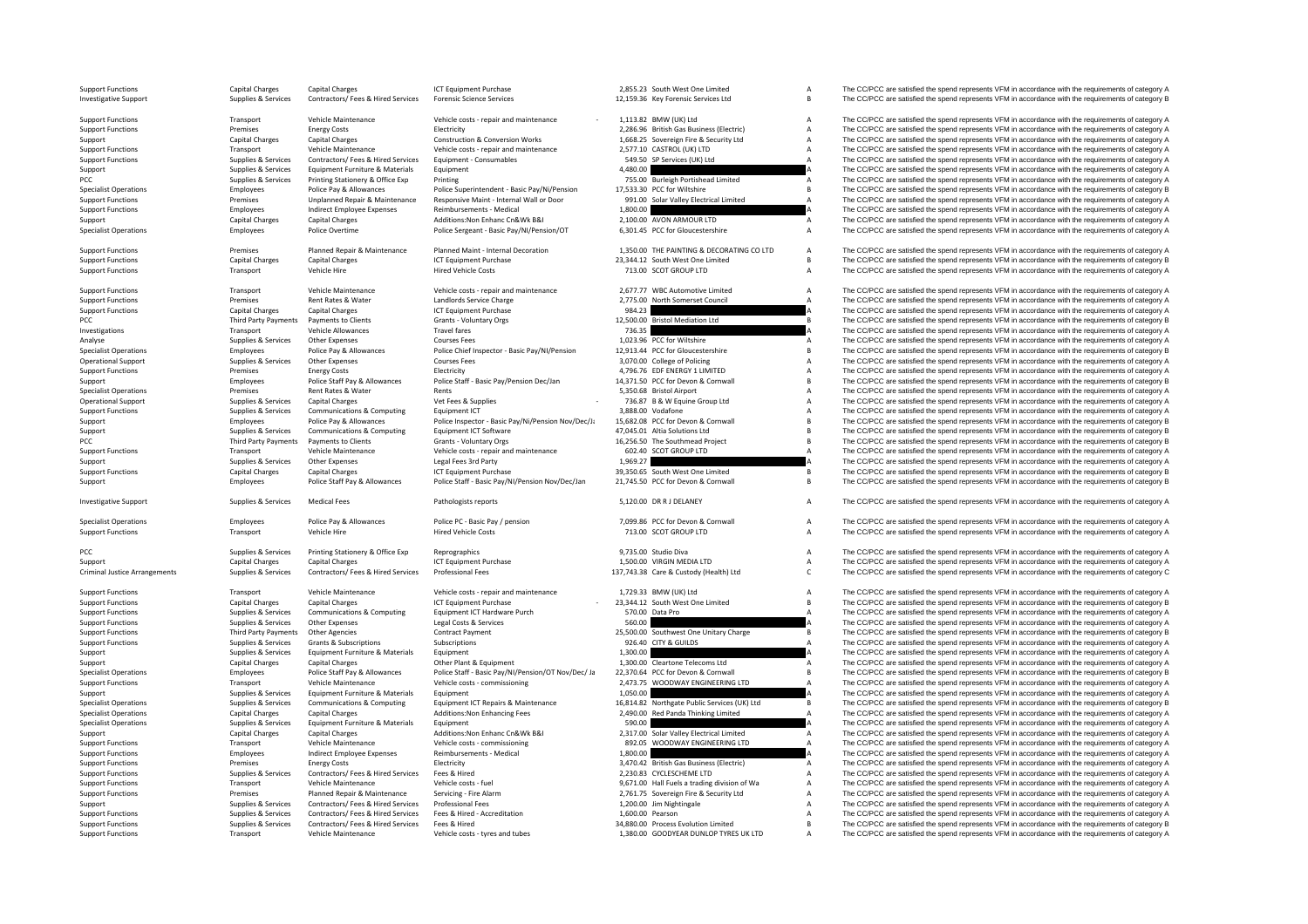**Local Policing Local Policing** Criminal JusticePCC Third Party Payments

**Roads Policing** 

**Local Policing** 

**Roads Policing** 

Specialist Operations Supplies & Subsistence Subsistence Subsistence Subsistence Subsistence Subsistence Subsistence Subsistence Subsistence Subsistence Subsistence a Subsistence of Category A The CC/PCC are satisfied the Third Party Payments Capital Charges Grants • Voluntary Orgs 4529.75 BATH & NORTH EAST SOMERSET COUNCIL A The CC/PCC are satisfied the spend represents VFM in accordance with the requirements of category A<br>Premises Plann Support Functions Premises Planned Repair & Maintenance Alterations - Health & Safety a A The CC/PCC are satisfied the spend represents VFM in accordance with the requirements of category A Corachill Corachill Corachill Co Local Policing The CC/PCC are satisfied the spend represents VFM in accordance with the requirements of category A The CC/PCC are satisfied the spend represents VFM in accordance with the requirements of category A Support Employees Police Staff Pay & Allowances Staffing Agency Stations Agency 1970.88 Hays Specialist Recruitment Ltd A The CC/PCC are satisfied the spend represents VFM in accordance with the requirements of category A Capital Support Capital Charges Capital Charges ICT Equipment Purchase 20,461.25 South West One Limited B The CC/PCC are satisfied the spend represents VFM in accordance with the requirements of category B Supplies & Services Other Expenses Legal Fees 3rd Party 9,704.55 A The CC/PCC are satisfied the spend represents VFM in accordance with the requirements of category A The CC/PCC are satisfied the spend represents VFM in ac Arrangements Supplies Supplies Trust Contractors Contractors Contractors Contractors Fees attestied the spend represents VFM in accordance with the requirements of category C The CC/PCC are satisfied the spend represents V Support The CC/PCC are satisfied the spend represents VFM in accordance with the requirements of category C and the enginements of category C and the engine Police Pay & Allowances Police Pay & Allowances Police Pay & Allo Specialist Operations The CC/PCC are against the requirements of category B Police Pay & Allowances Police Pay & Allowances Police Pay & Allowances Police Inspector - Basic Pay an 17 / NI/ Pension 21.532.57 PCC for Devon & Support Supplies & Services Communications & Computing Equipment ICT Seftware 2,200.00 2,200.00 A The CC/PCC are satisfied the concept NFM in accordance with the requirements of category A Support Functions The COPCC are satisfied the spend represents VFM in accordance with the requirements of category A<br>Investigative Support Functions are satisfied the spend represents VFM in accordance with the requirement Investigative Support Supplies & Services Communications & Computing Equipment ICT Repairs & Maintenance 1,944.00 A The CC/PCC are satisfied the spend represents VFM in accordance with the requirements of category A Suppor The CC/PCC are satisfied the spend represents VFM in accordance with the requirements of category A Support Functions Support Functions Cleaning & Domestic Supplies Cleaning Charges Cleaning Charges 582.13 Sodexo Limited A The CC/PCC are satisfied the spend represents VFM in accordance with the requirements of category A Analyse Transport Vehicle Workshops/Maintenance Vehicle recovery S80.00 AA Business Services A The CC/PCC are satisfied the spend represents VFM in accordance with the requirements of category A Support Support Support Sup Support Supplies & Services Equipment Furniture & Materials Equipment Operational 1,170.03 O2 (UK) LIMITED A The CC/PCC are satisfied the spend represents VFM in accordance with the requirements of category A Analyse Supplies & Services Other Expenses Courses Fees Courses Fees Supplies A Supplies & Supplies & Services Courses Courses Fees Courses Fees Supplies A The CC/PCC are satisfied the spend represents VFM in accordance wi Supplies & Services Communications & Computing Equipment ICT Repairs & Maintenance 3,154.01 Capita Secure Information Solutions A The CC/PCC are satisfied the spend represents VFM in accordance with the requirements of cat Support Functions Capital Charges Capital Charges ICT Equipment Purchase 12,656.90 South West One Limited B The CC/PCC are satisfied the spend represents VFM in accordance with the requirements of category B Support support of the send tensors of caregony Associated Support of the Support of the Support of the Support of the Support of the Support of the Support of the Support of the Support of the Support of the Support of th Investigative Support Support Support Support Support Support Support Support Support Support Support Support Support Support Support Support Support Support Support Support Support Support Support Democrations of Democrat Premises Planned Repair & Maintenance Servicing - Mechanical Plant 7,381.10 Integral UK Ltd A The CC/PCC are satisfied the spend represents VFM in accordance with the requirements of category A Capital Changes Capital Cha Support Capital Charges Capital Charges Capital Charges Construction & Conversion Works 68,372.32 Benson Bros (Bristol) Ltd C The CC/PCC are satisfied the spend represents VFM in accordance with the requirements of categor Support Employees Police Pay & Allowances Police Sergeant - Basic Pay/Pension 4,420.27 PCC for Gloucestershire A The CC/PCC are satisfied the spend represents VFM in accordance with the requirements of category A Party Payments Payments to Clients Grants • Voluntary Orgs 15,500.00 Somerset Community Justice Partners B The CC/PCC are satisfied the spend represents VFM in accordance with the requirements of category B 1.215.00 (TV & Support Functions Supplies & Services Contractors/ Fees & Hired Services Professional Fees 1,215.00 CITY & GUILDS A The CC/PCC are satisfied the spend represents VFM in accordance with the requirements of category A Suppor Support Functions Capital Charges Capital Charges ICT Equipment Purchase 14,123.76 South West One Limited B The CC/PCC are satisfied the spend represents VFM in accordance with the requirements of category B Support Functi Specialist Operations Supplies Services Contractors/ Fees & Hired Services Professional Fees 1,200.00 Euro-Recycling Ltd A The CC/PCC are satisfied the spend represents VFM in accordance with the requirements of category A Third Party Payments Other Local Authorities or Forces Agency Payments - OLAs 7,527.25 SOMERSET COUNTY COUNCIL A The CC/PCC are satisfied the spend represents VFM in accordance with the requirements of category A<br>Support F Supplies & Services Equipment Furniture & Materials Equipment Operational Support Comment Content of COLOGN REPAIR CO A The CC/PCC are satisfied the spend represents VFM in accordance with the requirements of category A Support Capital Charges Capital Charges Additions:Non Enhanc Cn&Wk B&I 1,388.04 Morgan Sindall PLC A The CC/PCC are satisfied the spend represents VFM in accordance with the requirements of category A Support Functions Transport Vehicle Maintenance Vehicle costs ‐ repair and maintenance 1,015.20 CASTROL (UK) LTD A The CC/PCC are satisfied the spend represents VFM in accordance with the requirements of category A Support Capital Charges Capital Charges Capital Charges Construction & Conversion Works 3,579.33 Sovereign Fire & Security Ltd A The CC/PCC are satisfied the spend represents VFM in accordance with the requirements of cate Support Functions Premises Energy Costs Electricity Electricity 530.50 British Gas Business (Electric) A The CC/PCC are satisfied the spend represents VFM in accordance with the requirements of category A Support Functions Supplies & Services Communications & Communications & Communications are communications are communications are communications and content to the communications of category and the communications of category and the communi Support Capital Charges Capital Charges Capital Charges Construction & Conversion Works 20,046.37 Benson Bros (Bristol) Ltd B The CC/PCC are satisfied the spend represents VFM in accordance with the requirements of categor Support Functions Supportes Communications & Computing Equipment ICT 11,389.04 South West One Limited B The CC/PCC are satisfied the spend represents VFM in accordance with the requirements of category B Support Functions Premises Unplanned Repair & Maintenance Responsive Maint – Sanitary Services 756.83 DRA Maintenance Ltd A The CC/PCC are satisfied the spend represents VFM in accordance with the requirements of category A The CC/PCC are satisfied the spend represents VFM in accordance with the requirements of category A Support Functions Support Premises Planned Repair & Maintenance Planned Maint-Internal Decoration 975.00 Corporate Support HQ Imprest Maintenance A The CC/PCC are satisfied the spend represents VFM in accordance with the r Support Functions Supplies & Services Contractors/ Fees & Hired Services Fees & Hired Services Fees & Hired 1,939.17 CYCLESCHEME LTD A The CC/PCC are satisfied the spend represents VFM in accordance with the requirements o Support Premises Rent Rates & Water Rents Rents Rents and the Forces Support ARTIONAL CAR PARKS LTD B The CC/PCC are satisfied the spend represents VFM in accordance with the requirements of category B<br>Specialist Operation Third Party Payments Other Local Authorities or Forces Contributions to Other Forces 27,012.06 PCC for Dorset B The CC/PCC are satisfied the spend represents VFM in accordance with the requirements of category B Support Functions Premises Energy Costs Electricity Electricity Electricity Electricity and the Support Electricity and the CC/PCC are satisfied the spend represents VFM in accordance with the requirements of category A Ra Printing Stationery & Office Exp Stationery Stationery Stationery Stationery Stationery Communications & Computing Equipment CT CALC are satisfied the spend represents VFM in accordance with the requirements of category B<br> Support Functions Supplies & Services Communications & Computing Equipment ICT 24,060.48 Vodafone Corporate Limited B The CC/PCC are satisfied the spend represents VFM in accordance with the requirements of category B Supp Support Functions Premises Energy Costs Gas Gas Gas Helen Costs Fuel CORONA ENERGY RETAIL 4 LTD A The CC/PCC are satisfied the spend represents VFM in accordance with the requirements of category A<br>Specialist Operations St Transport Vehicle Maintenance Vehicle costs - fuel Agency A Maintenance Vehicle costs - fuel Agency A 4,938.14 A The CC/PCC are satisfied the spend represents VFM in accordance with the requirements of category A Support Functions Supplies & Services Other Expenses Legal Costs & Services Legal Costs & Services Legal Costs & Services 500.00 A The CC/PCC are satisfied the spend represents VFM in accordance with the requirements of ca Support Functions Premises Energy Costs Energy Costs Electricity Electricity Electricity 2,320.64 British Gas Business (Electricity A The CC/PCC are satisfied the spend represents VFM in accordance with the requirements of Support Functions Supplies & Services Contractors/ Fees & Hired Services Fees & Hired 6,480.00 Health Management Limited A The CC/PCC are satisfied the spend represents VFM in accordance with the requirements of category A Support Functions **Support Transport Vehicle Maintenance** Vehicle costs **COSTROL (UK) LTD A** The CC/PCC are satisfied the spend represents VFM in accordance with the requirements of category A Support Functions Premises Energy Costs Energy Costs Electricity Electricity 2,154.21 British Gas Business (Electric) A The CC/PCC are satisfied the spend represents VFM in accordance with the requirements of category A Support Functions Premises Rent Rates & Water Hire of Accommodation and a state and a state of the Support Functions and the spend represents VFM in accordance with the requirements of category A Support Functions are comm A The CC/PCC are satisfied the spend represents VFM in accordance with the requirements of category A Support Employees Police Staff Pay & Allowances Police Staff - Basic Pay 3,014.35 PCC for Gloucestershire A The CC/PCC are satisfied the spend represents VFM in accordance with the requirements of category A Support Capital Charges Capital Charges ICT Equipment Purchase 527.31 CDW Limited A The CC/PCC are satisfied the spend represents VFM in accordance with the requirements of category A Policing Third Party Payments of Payments to Clients Grants - Voluntary Orgs 23,462.00 Bristol City Council City Council B The CC/PCC are satisfied the spend represents VFM in accordance with the requirements of category B Investigative Support Supplies Services Medical Fees Pathologists reports Pathologists reports Support Support Support Support Pathologists reports Support Support Support Support Support Support Supporter University A The Investigative Support Support Support Support Support Supplies A The CC/PCC are satisfied the spend represents VFM in accordance with the requirements of category A The CC/PCC are satisfied the spend represents VFM in acco Support Functions Supplies & Services Capital Charges Equipment Operational 12,500.00 Axon Public Safety UK Limited B The CC/PCC are satisfied the spend represents VFM in accordance with the requirements of category B Serv Support Functions Functions Functions Energy Costs Gas Gas Category A The CC/PCC are satisfied the spend represents VFM in accordance with the requirements of category A Support Functions Transport Vehicle Maintenance Vehicle costs ‐ repair and maintenance 545.41 City West Commercials Ltd A The CC/PCC are satisfied the spend represents VFM in accordance with the requirements of category A Support Functions Transport Vehicle Maintenance Vehicle costs - tyres and tubes 851.40 CABOT TYRE SERVICE LTD A The CC/PCC are satisfied the spend represents VFM in accordance with the requirements of category A Support Functions Transport Vehicle Maintenance Vehicle costs - repair and maintenance 4,871.91 WBC Automotive Limited A The CC/PCC are satisfied the spend represents VFM in accordance with the requirements of category A R Supplies & Services Contractors/ Fees & Hired Services Fees & Hired Concert Control Control of the COPCC are satisfied the spend represents VFM in accordance with the requirements of category A<br>Supplies & Services Equipmen Supplies Supplies & Services Equipment Furniture & Materials Publications including books 915.00 CIPFA Business Limited A The CC/PCC are satisfied the spend represents VFM in accordance with the requirements of category A Support Capital Charges Capital Charges ICT Equipment Purchase 44,944.58 South West One Limited B The CC/PCC are satisfied the spend represents VFM in accordance with the requirements of category B Specialist Operations Supplies & Services Communications & Computing Equipment ICT 817.00 817.00 A The CC/PCC are satisfied the spend represents VFM in accordance with the requirements of category A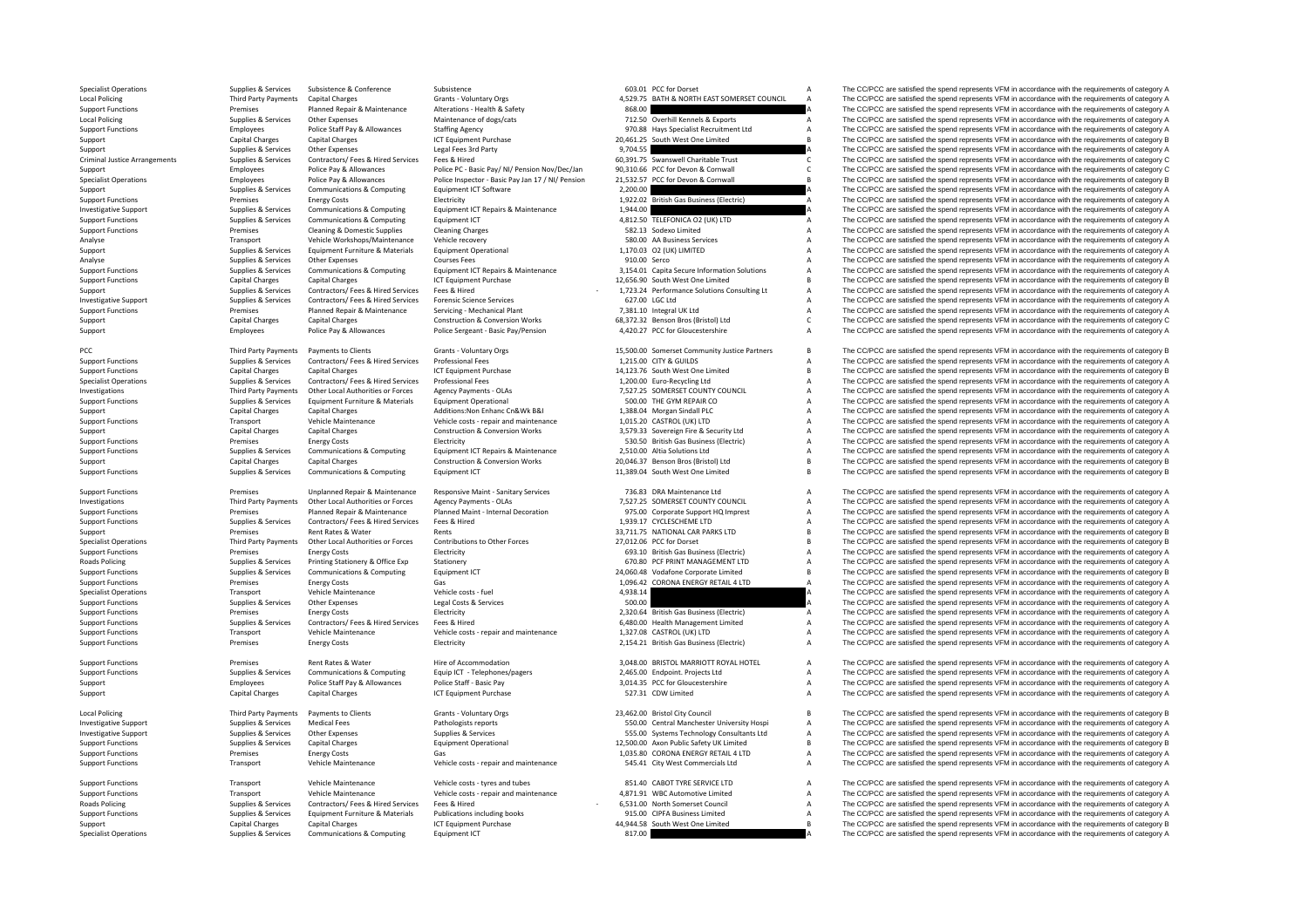**Roads Policing** 

Criminal Justice

Criminal Justice

Local Policing

**Local Policing** Roads Policing Criminal Justice**Roads Policing Roads Policing** 

PCC **Third Party Payments** Payments to Clients

Third Party Payments Payments to Clients

| 0.00 |              |
|------|--------------|
|      | 0.00 Pearson |
| 0.00 |              |

- 
- 
- 
- 

Support Supplies & Services Other Expenses Legal Fees 3rd Party 2,000.00 2000.00 Category A The CC/PCC are satisfied the spend represents VFM in accordance with the requirements of category A Support Functions Support Func Support Functions Supplies & Services Publications including books Professional Fees example and the content of the CC/PCC are satisfied the spend represents VFM in accordance with the requirements of category A Support Te Supporter Support Support Support Support Support Support Operational and the Support of Communicational and the Support of CC/PCC are satisfied the spend represents VFM in accordance with the requirements of category A Support Functions Transport Vehicle Maintenance Vehicle costs - repair and maintenance 551.84 BMW (UK) Ltd A The CC/PCC are satisfied the spend represents VFM in accordance with the requirements of category A

Support Functions Transport Vehicle Maintenance Vehicle costs ‐ repair and maintenance 914.75 SJ Cook & Sons Ltd A The CC/PCC are satisfied the spend represents VFM in accordance with the requirements of category A Policing Supplies & Services Other Expenses Courses Fees Courses Fees Supplies A The CC/PCC are satisfied the spend represents VFM in accordance with the requirements of category A Courses Represents VFM in accordance with Premises Rent Rates & Water Water Charges/Sewerages 1,824.81 Bristol Wessex Billing Service Ltd A The CC/PCC are satisfied the spend represents VFM in accordance with the requirements of category A Support Capital Charges Capital Charges ICT Equipment Purchase 5,625.00 CDW Limited A The CC/PCC are satisfied the spend represents VFM in accordance with the requirements of category A Support Capital Charges Police Staff Support Functions Employees Police Staff Overtime Police Staff - Overtime 740.00 S&B Automotive Academy Ltd A The CC/PCC are satisfied the spend represents VFM in accordance with the requirements of category A<br>Support Poli Employees Police Pay & Allowances Police Chief Inspector - Basic Pay/Ni/Pension Jan 1 6,395.94 PCC for Gloucestershire A The CC/PCC are satisfied the spend represents VFM in accordance with the requirements of category A<br>S Support Functions Supplies Services Communications & Computing Equipment ICT Repairs & Maintenance 1,379.40 Rocom Ltd A The CC/PCC are satisfied the spend represents VFM in accordance with the requirements of category A Su Premises Cleaning & Domestic Supplies Cleaning Charges Cleaning Charges 21,175.80 Sodexo Limited B The CC/PCC are satisfied the spend represents VFM in accordance with the requirements of category B

Specialist Operations The COPCC are assisted the spend represents VFM in accordance with the requirements of category A Electricity Electricity Electricity Electricity Electricity 125.22 Knight Frank Client Account A The C The Support Support Support Support Support Support Support Support Support Support Support Support Support Support Support Support Support Support Support Support Support Support Support Support Support Support Support Fu Supplies & Services Communications & Computing Equipment ICT Hardware Purch 1,701.00 Specialist Computer Centres A The CC/PCC are satisfied the spend represents VFM in accordance with the requirements of category A canital Support Functions Capital Charges Capital Charges Construction & Conversion Works 7,970.00 Advanced Fencing & Landscaping A The CC/PCC are satisfied the spend represents VFM in accordance with the requirements of category Analyse Supplies Services Other Expenses Courses Fees Courses Courses Courses Courses Courses Courses Fees 2,729.80 PCC for Willshire A The CC/PCC are satisfied the spend represents VFM in accordance with the requirements Opplies & Services Other Expenses Mater and Horses - Forage 1,280.40 DC SMITH A The CC/PCC are satisfied the spend represents VFM in accordance with the requirements of category A The CC/PCC are satisfied the spend represe Premises Rent Rates & Water Landlords Service Charge States And City Council City Council A The CC/PCC are satisfied the spend represents VFM in accordance with the requirements of category A Supplies & Services Communications & Computing Equip ICT - Telephones/pagers 2,465.00 Endpoint. Projects Ltd Manual Poper A The CC/PCC are satisfied the spend represents VFM in accordance with the requirements of category Support Functions Transport Vehicle Maintenance Vehicle costs – tyres and tubes 705.17 GOODYEAR DUNLOP TYRES UK LTD A The CC/PCC are satisfied the spend represents VFM in accordance with the requirements of category A clus The CC/PCC are satisfied the spend represents VFM in accordance with the requirements of category A

Supplies & Services Contractors/Fees & Hired Services Professional Fees - 151,130.38 Care & Custody (Health) Ltd<br>Canital Charges Canital Charges Canital Charges Canital Charges Canital Charges Canital Charges Canital Charg Support Capital Charges Capital Charges Vehicles Purchase Vehicles Purchase 9,410.77 GENERAL MOTORS UK SPECIAL VEHICLES A The CC/PCC are satisfied the spend represents VFM in accordance with the requirements of category A The CC/PCC are satisfied the spend represents VFM in accordance with the requirements of category A

Support Employees Police Staff Pay & Allowances Police Staff - Basic Pay/Pension Dec/Jan 12,128.55 PCC for Wiltshire B The CC/PCC are satisfied the spend represents VFM in accordance with the requirements of category B Sup Support Functions Transport Vehicle Maintenance Vehicle costs - licences Costs increases and the CORPOS Corporate Support HQ Imprest A The CC/PCC are satisfied the spend represents VFM in accordance with the requirements o A The CC/PCC are satisfied the spend represents VFM in accordance with the requirements of category A Third Party Payments Other I ocal duthorities or Forces Contributions to Other Forces 14.297.91 PC for Devon & Contral II COPC are satisfied the spend represents VFM in accordance with the requirements of category R Third Party Payments Payments to Clients Grants - Voluntary Orgs examples and the Satisfied Unitary Orgs 6,794.50 North Somerset Council A The CC/PCC are satisfied the spend represents VFM in accordance with the requiremen Grants - Voluntary Orgs 
and the CC/PCC are satisfied the spend represents VFM in accordance with the requirements of category A The CC/PCC are satisfied the spend represents VFM in accordance with the requirements of cate

Specialist Operations Employees Indirect Employee Expenses Training - Course Fees 2,508.00 College of Policing A The CC/PCC are satisfied the spend represents VFM in accordance with the requirements of category A Support Supplies & Services Equipment Furniture & Materials Equipment Equipment 2,580.00 2,580.00 2,580.00 2,580.00 2,580.00 A The CC/PCC are satisfied the spend represents VFM in accordance with the requirements of catego PCC Supplies A Services Grants & Subscriptions Subscriptions Subscriptions Subscriptions Subscriptions Subscriptions 1,200.00 CoPaCC Limited A The CC/PCC are satisfied the spend represents VFM in accordance with the requir Investigative Support Supplies & Services Other Expenses Courses Fees Courses Courses Courses Courses Courses Courses Courses Courses Courses Courses Courses 2,765.00 College of Policing A The CC/PCC are satisfied the spen Support Capital Charges Capital Charges Vehicles Purchase Vehicles Purchase 9,410.77 GENERAL MOTORS UK SPECIAL VEHICLES A The CC/PCC are satisfied the spend represents VFM in accordance with the requirements of category A<br> The CC/PCC are satisfied the spend represents VFM in accordance with the requirements of category A Specialist Operations Employees Police Pay & Allowances Police PC - Basic Pay/Pension Dec/Jan 7,876.16 PCC for Wiltshire A The CC/PCC are satisfied the spend represents VFM in accordance with the requirements of category A Support Functions Transport Vehicle Maintenance Vehicle costs – repair and maintenance 1,276.45 SJ Cook & Sons Ltd A The CC/PCC are satisfied the spend represents VFM in accordance with the requirements of category A Suppo Supplies & Services Equipment Furniture & Materials Equipment Equipment Furniture and Equipment Equipment Equipment<br>Third Party Payments Other Local Authorities or Forces Contributions to Other Forces 71,626.00 PCC for Wil Third Party Payments of the Local Authorities or Forces Contributions to Other Forces 21,626.00 PCC for Willshire CCC The CC/PCC are satisfied the spend represents VFM in accordance with the requirements of category C Cont Grants - Voluntary Orgs have been to clients and Wiltshire Mental Health C The CC/PCC are satisfied the spend represents VFM in accordance with the requirements of category C

Support Premises Rent Rates & Water Rents 820.84 Summervale Surgery A The CC/PCC are satisfied the spend represents VFM in accordance with the requirements of category A Opplies & Services Capital Charges Capital Charges Equipment Equipment Charges Capital Charges Equipment 1,150.00 BBI Detection Ltd A The CC/PCC are satisfied the spend represents VFM in accordance with the requirements of Supplies & Supplies & Services Communications & Computing Equipment ICT 3,306.00 TELEFONICA O2 (UK) LTD A The CC/PCC are satisfied the spend represents VFM in accordance with the requirements of category A Support Functions Energy Costs Energy Costs Energy Costs Electricity Electricity Electricity 2,382.92 British Gas Business (Electric) A The CC/PCC are satisfied the spend represents VFM in accordance with the requirements The CC/PCC are satisfied the spend represents VFM in accordance with the requirements of category A 11,896.31 ky Forensic Services and the COPCC are satisfied the spend represents VFM in accordance with the requirements of category B (1),896.31 ky Forensic Services and the COPCC are satisfied the spend represents VFM in Sunnort Functions and Sunning Services Contractors (Fees Religion Categories Fees & Hired 2005 Sunning Sunnort Experiment Contractors (Fees Religion Categories Categories Categories 2005 SMSR Koncial & Market Strategic Res Support Functions Supplies & Services Communications & Computing Equipment ICT Repairs & Maintenance 2,200.00 Recipero Ltd A The CC/PCC are satisfied the spend represents VFM in accordance with the requirements of category Support Functions Premises Energy Costs Energy Costs Electricity Electricity Electricity Electricity Electricity and the Support Functions and the Support Functions of the Support Functions of the Support Functions of the Policing Supplies & Services Printing Stationery & Office Exp Postage Principal Postage 3,846.75 ROYAL MAIL GROUP LTD A The CC/PCC are satisfied the spend represents VFM in accordance with the requirements of category A Ve Support Capital Charges Capital Charges Capital Charges Vehicles Purchase 9,410.77 GENERAL MOTORS UK SPECIAL VEHICLES A The CC/PCC are satisfied the spend represents VFM in accordance with the requirements of category A<br>Su Support Premises Energy Costs Gas Gas Category Content Content of Content Content Content Content Content Content and the media in the media of the spend represents VFM in accordance with the requirements of category A Support Functions Supplies & Services Printing Stationery & Office Exp Reprographics Network Computer Centres Support Functions and the CC/PCC are satisfied the spend represents VFM in accordance with the requirements of c Employees Police Staff Pay & Allowances Staffing Agency Staffing Agency and tubes 7,244.91 Matrix SCM Ltd A The CC/PCC are satisfied the spend represents VFM in accordance with the requirements of category A The SC/PCC are Support Functions Transport Vehicle Maintenance Vehicle costs – tyres and tubes 1,355.71 GOODYEAR DUNLOP TYRES UK LTD A The CC/PCC are satisfied the spend represents VFM in accordance with the requirements of category A re Third Party Payments Other Local Authorities or Forces Agency Payments - OLAs 7,527.25 SOMERSET COUNTY COUNCIL A The CC/PCC are satisfied the spend represents VFM in accordance with the requirements of category A<br>Support A Employees Indirect Employee Expenses CEP Payable DHSS 763.12 HM Revenue & Customs A The CC/PCC are satisfied the spend represents VFM in accordance with the requirements of category A Customs (Support of category A The CC/ Suppliers & Suppliers Services Clothing Uniforms & Laundry Clothing & Uniforms Body Armour 1,800.00 Level Peaks Associates Limited Manufactured A The CC/PCC are satisfied the spend represents VFM in accordance with the req Arrangements of category Supplies Medical Fees Doctors - call out fees 130,781.73 G4S Forensic & Medical Services Ltd C The CC/PCC are satisfied the spend represents VFM in accordance with the requirements of category C<br>1. Other Expenses Courses Fees 2001 Supplies A Courses Fees 1,080.00 Redspeed International Ltd A The CC/PCC are satisfied the spend represents VFM in accordance with the requirements of category A Investigative Support Supplies & Services Contractors/ Fees & Hired Services Forensic Science Services of States 612.01 LGC Ltd A The CC/PCC are satisfied the spend represents VFM in accordance with the requirements of cat Supplies & Services Equipment Furniture & Materials Publications including books 5,000.00 First Car Magazine A The CC/PCC are satisfied the spend represents VFM in accordance with the requirements of category A Support Functions Capital Charges Capital Charges Capital Charges Construction & Construction & Conversion Works 3,900.00 Equine Construction Ltd A The CC/PCC are satisfied the spend represents VFM in accordance with the r Support Functions Premises Rent Rates & Water Landlords Service Charge 2,000.00 North Somerset Council A The CC/PCC are satisfied the spend represents VFM in accordance with the requirements of category A Support Council S Support Supplies & Services Equipment Furniture & Materials Equipment Operational 801.32 PCC for Durham A The CC/PCC are satisfied the spend represents VFM in accordance with the requirements of category A Supplies & Services Communications & Computing Equipment ICT composed and a manufaction of the COPCC are satisfied the spend represents VFM in accordance with the requirements of category A capital Charges Capital Charges Support Capital Charges Capital Charges Capital Charges ICT Equipment Purchase 10,950.00 100 B The CC/PCC are satisfied the spend represents VFM in accordance with the requirements of category B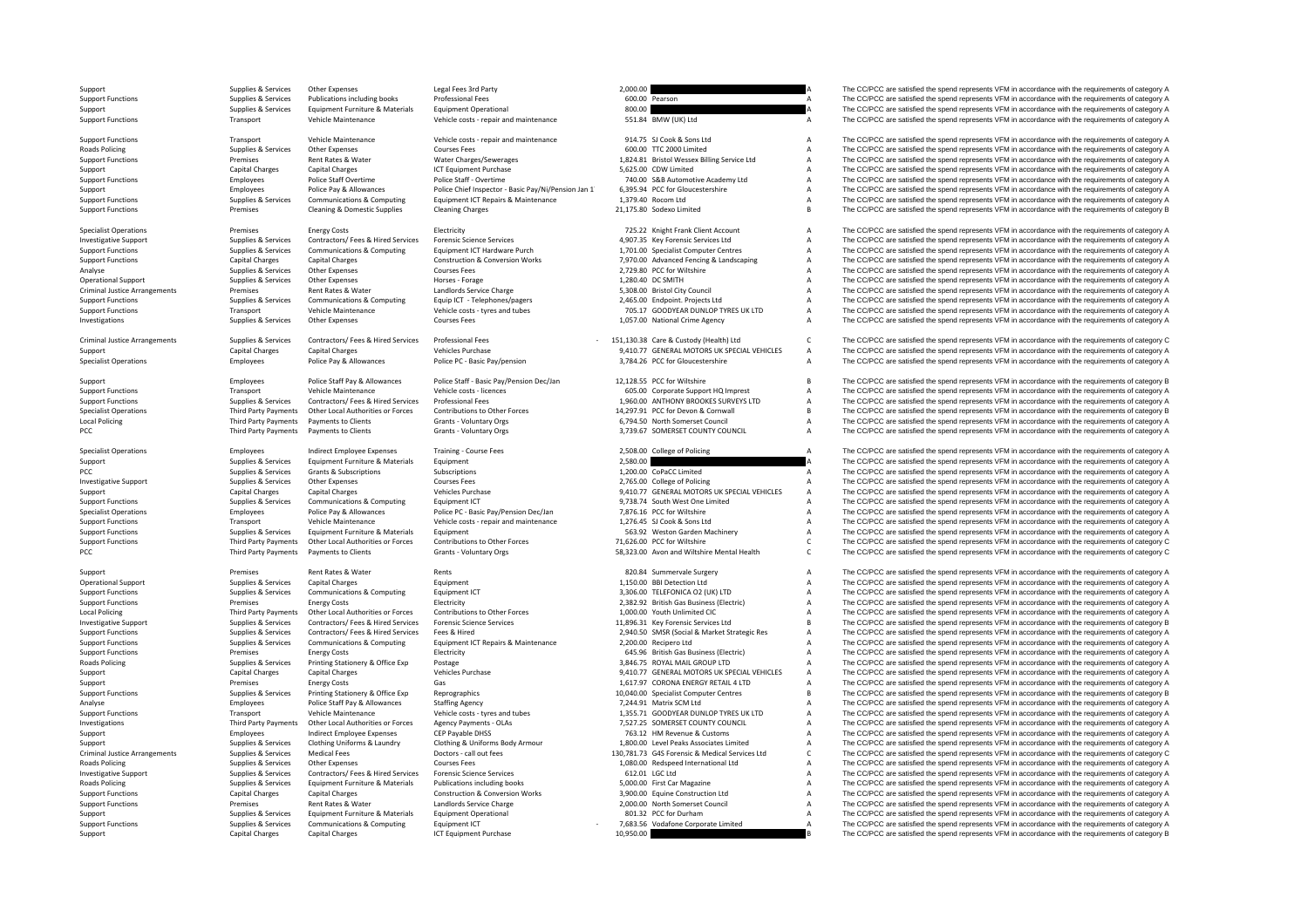Local Policing Local Policing

Roads Policing

**Roads Policing Roads Policing** 

Support Functions Supplies & Services Communications & Computing Equipment ICT - 4,032.14 Vodafone Corporate Limited A The CC/PCC are satisfied the spend represents VFM in accordance with the requirements of category A<br>Cap Support Capital Charges Capital Charges Capital Charges Construction & Conversion Fees 2,598.00 CRADDY Pitchers Ltd A The CC/PCC are satisfied the spend represents VFM in accordance with the requirements of category A Supp Support Functions Support Costs Energy Costs Gas 941.99 CORONA ENERGY RETAIL 4 LTD A The CC/PCC are satisfied the spend represents VFM in accordance with the requirements of category A Specialist Operations Supplies & Services Communications & Computing Equipment ICT Hardware Purch 8,604.86 TELEFONICA O2 (UK) LTD A The CC/PCC are satisfied the spend represents VFM in accordance with the requirements of category A Operational Supplies Support Support Support Support Support Support Support Support Support Support Support Support Support On the Support of the Support Support Support Support On the Support of Category A The CC/PCC are Support Capital Charges Capital Charges Vehicles Purchase 15,016.49 FORD MOTOR CO LTD B The CC/PCC are satisfied the spend represents VFM in accordance with the requirements of category B Support Tunctions Transport Vehicle Maintenance Vehicle costs ryes and tubes 583.80 GOODYEAR DUNLOP TYRES UK LTD A The CC/PCC are satisfied the spend represents VFM in accordance with the requirements of category A The Sup Support Transport Functions Transport Functions Transport Transport Vehicle Management VEM in accordance with the requirements of category B The CC/PCC are satisfied the spend represents VFM in accordance with the requirem Support Functions Transport Vehicle Maintenance Vehicle costs - repair and maintenance 2,155.03 BMW (UK) Ltd A The CC/PCC are satisfied the spend represents VFM in accordance with the requirements of category A The CC/PCC Investigative Support Supplies & Services Contractors/ Fees & Hired Services Forensic Science Services Services 3,400.00 LGC Ltd A The CC/PCC are satisfied the spend represents VFM in accordance with the requirements of ca Support Functions Support Functions Employees Police Staff Pay & Allowances Staff Pay & Allowances Staff Pay & Allowances Staff Pay & Allowance Staff Pay & Allowance Staff Pay & Allowance Staff Pay & Allowance Staff Pay & Investigative Support Support Supplies & Services Contractors/ Fees & Hired Services Forensic Science Services of Services Contractors/ Fees & Hired Services Forensic Science Services 36,219.25 ORCHID CELLMARK LTD B The CC

Specialist Operations Contains and the produces and Police Park Police PC - Basic Pay / Pension Nov 16 7880.77 PCC for Devon & Cornwall Corneration A The CC/PCC are satisfied the spend represents VFM in accordance with the Support Supplies & Services Communications & Computing Telephone Calls and the Support of the Support of the COMPOS are satisfied the spend represents VFM in accordance with the requirements of category A analyse Support o Analyse Supplies & Services Contractors/ Fees & Hired Services Fees & Hired Hired 10,800.00 KRP Consultancy Ltd T/A Alexander B The CC/PCC are satisfied the spend represents VFM in accordance with the requirements of categ Supplies & Services Equipment Furniture & Materials Equipment Operational and the Supplies and S60.00 LION LABORATORIES LTD A The CC/PCC are satisfied the spend represents VFM in accordance with the requirements of categor Specialist Operations Third Party Pallowances Police Pay & Allowances Police Inspector - Basic Pay / Ni / Pension 11,950.80 PCC for Devon & Cornwall Basic Day The CC/PCC are satisfied the spend represents VFM in accordance Policing The Collective Third Party Party Party Party Party Party Party Party Party Party Party Party Party Party Party Party Party Party Party Party Party Party Party Party Party Party Party Party Party Party Party Party Analyse Supplies & Services Equipment Furniture & Materials Equipment Operational 1,264.50 Bristol City Council A The CC/PCC are satisfied the spend represents VFM in accordance with the requirements of category A Supplies Supplies & Services Communications & Computing Equipment ICT Repairs & Maintenance 18.643.96 Capita Secure Information Solutions B The CC/PCC are satisfied the spend represents VFM in accordance with the requirements of ca Specialist Operations Employees Police Staff Overtime Police Staff - Basic Pay/ NI/ Pension/OT Nov/Dec/J: 11,401.96 PCC for Dorset B The CC/PCC are satisfied the spend represents VFM in accordance with the requirements of Supplies Supplies & Services Contractors/ Fees & Hired Services Forensic Science Services of the Supplies Associated the Supplies Services of the COPCC are satisfied the spend represents VFM in accordance with the requirem Support Functions Supplies & Services Publications including books Professional Fees Services Professional Fees 520.00 Pearson A The CC/PCC are satisfied the spend represents VFM in accordance with the requirements of cate The CC/PCC are satisfied the spend represents VFM in accordance with the requirements of category A Analyse Supplies & Services Other Local Authorities or Forces Professional Fees Professional Fees 1,741.78 West Somerset Council A The CC/PCC are satisfied the spend represents VFM in accordance with the requirements of ca Support Functions Employees Indirect Employee Expenses Reimbursements - Medical 1,800.00 A The CC/PCC are satisfied the spend represents VFM in accordance with the requirements of category A Support Functions and the requi Support Functions Support Functions Support Functions Supplies The CC/PCC are satisfied the spend represents VFM in accordance with the requirements of category B The CC/PCC are satisfied the spend represents VFM in accord Support Functions Constant Contracts Constant Costs Gas 2,372.03 CORONA ENERGY RETAIL 4 LTD A The CC/PCC are satisfied the spend represents VFM in accordance with the requirements of category A Analyse Third Party Payments Other Local Authorities or Forces Contributions to Other Forces 3,328.51 PCC for Willshire A The CC/PCC are satisfied the spend represents VFM in accordance with the requirements of category A Support Functions Supplies & Services Professional Fees Professional Fees Professional Fees Professional Fees Professional Fees Professional Fees Professional Fees Professional Fees Professional Fees Support Functions A Th Transport Vehicle Maintenance Vehicle costs - repair and maintenance 634.94 MJ Fews Ltd A The CC/PCC are satisfied the spend represents VFM in accordance with the requirements of category A Support Costs are very approxima Support Supplies & Services Other Expenses Legal Costs & Services 1,750.00 A The CC/PCC are satisfied the spend represents VFM in accordance with the requirements of category A Support Costs are and the requirements of cat Subsistence Subsistence Accommodation and the Supplies Supplies Subsidiality of the CC/PCC are satisfied the spend represents VFM in accordance with the requirements of category A Specialist Operations Specialist Operations Premises Energy Costs Electricity Electricity and a state of the Subsiness (Electricity and a The CC/PCC are satisfied the spend represents VFM in accordance with the requirement Support Functions Premises Functions Energy Costs Electricity Electricity 857.62 British Gas Business (Electricity A The CC/PCC are satisfied the spend represents VFM in accordance with the requirements of category A Support Functions Third Party Payments Other Agencies Contract Payment Contract Payment 782.65 Southwest One Ltd A The CC/PCC are satisfied the spend represents VFM in accordance with the requirements of category A Support Energy Costs Gas Gas Gas Support Contains Contains Contains Contains Costs Costs Gas 3,173.17 CORONA ENERGY RETAIL 4 LTD A The CC/PCC are satisfied the spend represents VFM in accordance with the requirements of category A Support Premises Cleaning & Domestic Supplies Cleaning Charges Cleaning Charges Cleaning Charges 627.62 Sodexo Limited A The CC/PCC are satisfied the spend represents VFM in accordance with the requirements of category A S Other Expenses Cost Of Appeals Cost Of Appeals Cost Of Appeals Cost Of Appeals Cost Of Appeals Cost Of Appeals Cost Of Appeals 1,250.00 A The CC/PCC are satisfied the spend represents VFM in accordance with the requirement Support Functions Supplies & Services Contractors/ Fees & Hired Services Forensic Science Services of a magazine and the Toxicology PLC and The CC/PCC are satisfied the spend represents VFM in accordance with the requireme A The CC/PCC are satisfied the spend represents VFM in accordance with the requirements of category A Support Functions Premises Cleaning & Domestic Supplies Cleaning Charges Cleaning Charges 23,466.17 Sodexo Limited B The CC/PCC are satisfied the spend represents VFM in accordance with the requirements of category B Vehic Support Functions Transport Vehicle Maintenance Vehicle costs - fuel Vehicle costs - fuel 30,024.99 Arval UK Ltd B The CC/PCC are satisfied the spend represents VFM in accordance with the requirements of category B Support The CC/PCC are satisfied the spend represents VFM in accordance with the requirements of category A

Specialist Operations Premises Rent Rent Rents Rents Rents Rents 7,098.00 Winkworth A The CC/PCC are satisfied the spend represents VFM in accordance with the requirements of category A Supplies & Supplies & Services Communications & Computing Equipment ICT Repairs & Maintenance 23,538.62 PCC for Dorset Dunch Band The CC/PCC are satisfied the spend represents VFM in accordance with the requirements of cat Supplies & Services Contractors/ Fees & Hired Services Fees & Hired Hired Hired Comes Council 2000 and The CCPCC are satisfied the spend represents VFM in accordance with the requirements of category A and the comes Additi Support Capital Charges Capital Charges Additions:Non Enhanc Cn&Wk B&I 9,263.54 Sovereign Fire & Security Ltd A The CC/PCC are satisfied the spend represents VFM in accordance with the requirements of category A Support Capital Charges Capital Charges Vehicles Purchase Vehicles Purchase 9,410.77 GENERAL MOTORS UK SPECIAL VEHICLES A The CC/PCC are satisfied the spend represents VFM in accordance with the requirements of category A Communications & Computing Airwave Airwave Services Computer Supplies Airwave 89,680.05 AIRWAVE SOLUTIONS LTD C The CC/PCC are satisfied the spend represents VFM in accordance with the requirements of category C Support Functions Premises Cleaning & Domestic Supplies Cleaning Charges Cleaning Charges 1,919.39 Sodexo Limited A The CC/PCC are satisfied the spend represents VFM in accordance with the requirements of category A Suppor Support Functions Supplies & Services Equipment Functions & Materials Equipment 695.00 DIRT DRIVER LTD A The CC/PCC are satisfied the spend represents VFM in accordance with the requirements of category A Support Supplies & Services Other Expenses Legal Fees 3rd Party 13,000.00 13,000.00 B The CC/PCC are satisfied the spend represents VFM in accordance with the requirements of category B Support Functions Premises Energy Costs Gas Gas Gas Gas Support Buckles Purchase Support The CORONA ENERGY RETAIL 4 LTD A The CC/PCC are satisfied the spend represents VFM in accordance with the requirements of category A Support Capital Charges Capital Charges Capital Charges Vehicles Purchase 9,410.77 GENERAL MOTORS UK SPECIAL VEHICLES A The CC/PCC are satisfied the spend represents VFM in accordance with the requirements of category A Su B The CC/PCC are satisfied the spend represents VFM in accordance with the requirements of category B Investigative Support Support Supporter Supporter Supporter Supporter Supporter Supporter Supporter Supporter Supporter Supporter Supporter Supporter Supporter Supporter Supporter Supporter Supporter Supporter Supporter Su

Support Supplies & Services Contractors/ Fees & Hired Services Fees & Hired Hired Services Fees & Hired Services Fees & Hired Services Fees & Hired Service Contractors/ Fees & Hired Service Fees & Hired 565.00 Prompt Uk Lt Support Employees Police Pay & Allowances Police PC • Basic Pay / Pension Nov/Dec/Jan 12,041.12 PCC for Devon & Cornwall B The CC/PCC are satisfied the spend represents VFM in accordance with the requirements of category B Premises Rent Rates & Water Rents Rents Rents Rents Rents Rents Rents Rents Rents Rents Rents Rents Rents Rent<br>Supplies & Services Equipment Functions of Equipment Soletions and Departional Media of the Some of The CC/PCC Policing Supplies And the Supplies Equipment Operational Materials Category A The CC/PCC are satisfied the spend represents VFM in accordance with the requirements of category A The CC/PCC are satisfied the spend represent Support Transport Vehicle Allowances Travel fares Travel fares 57.97 Click Travel Ltd A The CC/PCC are satisfied the spend represents VFM in accordance with the requirements of category A The COMPOS are satisfied the spend Support Functions Transport Vehicle Maintenance Vehicle costs – tyres and tubes 561.60 CABOT TYRE SERVICE LTD A The CC/PCC are satisfied the spend represents VFM in accordance with the requirements of category A Support Fu Transport Vehicle Maintenance Vehicle costs ‐ repair and maintenance 1,678.68 WBC Automotive Limited A The CC/PCC are satisfied the spend represents VFM in accordance with the requirements of category A Support Functions Employees Police Staff Pay & Allowances Staffing Agency 970.88 Hays Specialist Recruitment Ltd A The CC/PCC are satisfied the spend represents VFM in accordance with the requirements of category A Support Functions Capital Charges Capital Charges Capital Charges ICT Equipment Purchase 1,282.09 South West One Limited A The CC/PCC are satisfied the spend represents VFM in accordance with the requirements of category A Support Functions Premises Energy Costs Energy Costs Electricity Electricity and the Electricity and the system of the Support Functions A The CC/PCC are satisfied the spend represents VFM in accordance with the requiremen Support Functions Capital Charges Capital Charges Capital Charges Construction & Conversion Works 9,800.00 Advanced Fencing & Landscaping A The CC/PCC are satisfied the spend represents VFM in accordance with the requireme Support Employees Police Pay & Allowances Housing Allowance - PC Nov/Dec/Jan 1,572.18 PCC for Devon & Cornwall A The CC/PCC are satisfied the spend represents VFM in accordance with the requirements of category A Supplies & Services Equipment Furniture & Materials Equipment Repairs & Maintenance 1,870.00 PCC for Wiltshire A The CC/PCC are satisfied the spend represents VFM in accordance with the requirements of category A Support Functions Premises Energy Costs Gas Gas Functions Cases CORONA ENERGY RETAIL 4 LTD A The CC/PCC are satisfied the spend represents VFM in accordance with the requirements of category A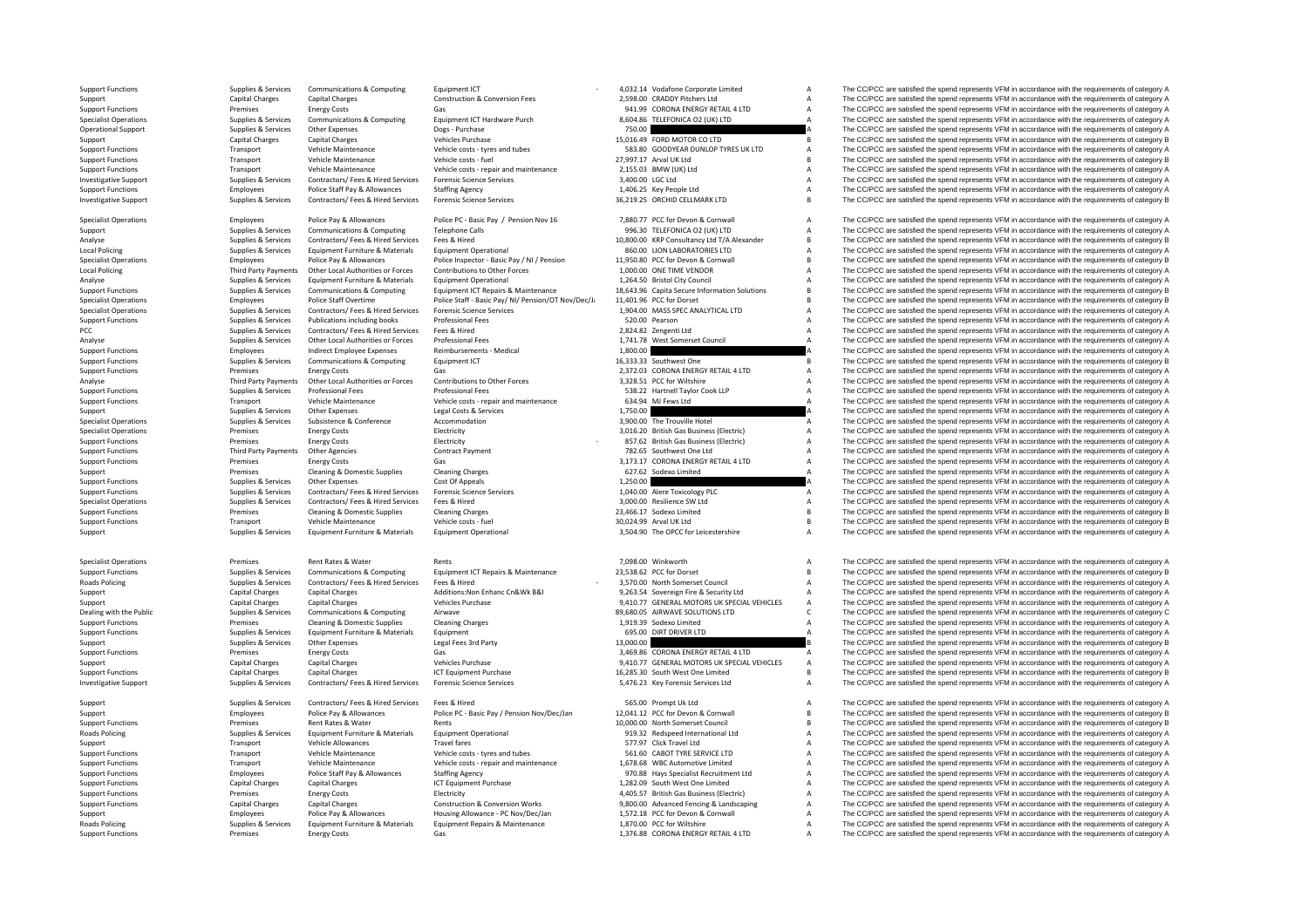PCC Third Third Third Third Third Third Third Third Third Third Third Third Third Third Third Third Third Third Criminal JusticeCriminal Justice

Third Party Payments

|    | 504.00           | A NICHOLS (COW MILLS) LTD                                                                               | A      |
|----|------------------|---------------------------------------------------------------------------------------------------------|--------|
|    | 950.00           |                                                                                                         | A      |
|    |                  | 818.68 South West One Limited                                                                           | A      |
|    |                  | 10,339.44 Performance Solutions Consulting Lt                                                           | B      |
|    | 6,000.00         |                                                                                                         | Δ      |
|    |                  |                                                                                                         | B      |
|    |                  | 10,913.80 PCC for Devon & Cornwall<br>1,817.00 AVON ARMOUR LTD                                          | A      |
|    |                  |                                                                                                         |        |
|    |                  | 513.82 Royal Devon and Exeter NHS Foundati                                                              | A      |
|    |                  | 740.00 AVON ARMOUR LTD                                                                                  | A      |
|    |                  | 15,273.25 Bristol City Council                                                                          | B      |
|    |                  | 2,000.00 B & W Equine Group Ltd                                                                         | A      |
|    |                  | 3,577.58 CYCLESCHEME LTD                                                                                | A      |
|    |                  | 3,295.00 AVON ARMOUR LTD                                                                                | A      |
|    | 15,718.61        | PCC for Gloucestershire                                                                                 | B      |
|    | 600.00           |                                                                                                         | A      |
|    |                  | 12,200.00 Altia Solutions Ltd                                                                           | B      |
|    |                  | 6,733.15 CARE FIRST                                                                                     | Δ      |
|    |                  | 14,306.00 BRITISH TELECOMMUNICATIONS PLC                                                                | B      |
|    |                  |                                                                                                         |        |
|    |                  | 2,000.00 ONE TIME VENDOR                                                                                | A      |
|    |                  | 14,797.90 Matrix SCM Ltd                                                                                | B      |
|    |                  | 2,000.00 Click Travel Ltd                                                                               | A      |
|    |                  | 4,500.00 KRP Consultancy Ltd T/A Alexander                                                              | A      |
|    |                  | 970.88 Hays Specialist Recruitment Ltd                                                                  | A      |
|    | 4,505.00 LGC Ltd |                                                                                                         | A      |
|    |                  | 5,600.00 RSM Risk Assurance Services LLP                                                                | A      |
|    |                  | 680.55 Pearson Education Ltd                                                                            | A      |
|    | 3,988.25         |                                                                                                         | A      |
|    |                  | 7,534.56 EDF ENERGY 1 LIMITED                                                                           | A      |
|    |                  |                                                                                                         | A      |
|    |                  | 586.00 Softcat Limited                                                                                  |        |
|    |                  | 780.00 Systems Technology Consultants Ltd                                                               | A      |
|    |                  | 24,747.75 Victim Support                                                                                | B      |
|    |                  | 1,250.00 Cleartone Telecoms Ltd                                                                         | A      |
|    |                  | 31,988.94 South West One Limited                                                                        | B      |
|    | 3,035.81         | Vodafone Corporate Limited                                                                              | Δ      |
|    | 916.00           |                                                                                                         | A      |
|    |                  | 8,285.29 PCC for Gloucestershire<br>8,431.75 PCC for Wiltshire<br>40,905.38 Care & Custody (Health) Ltd | A      |
|    |                  |                                                                                                         | A      |
|    |                  |                                                                                                         | B      |
|    |                  | 2,484.80 Endpoint. Projects Ltd                                                                         | A      |
|    |                  | 15,876.26 South West One Limited                                                                        | B      |
|    |                  |                                                                                                         |        |
|    |                  |                                                                                                         |        |
|    |                  | 17,560.00 Care & Custody (Health) Ltd                                                                   | B      |
| h. |                  | 12,173.85 PCC for Wiltshire                                                                             | B      |
|    | 6,640.00         |                                                                                                         | A      |
|    | 15,273.25        | <b>Bristol City Council</b>                                                                             | R      |
|    | 1,900.00         |                                                                                                         | A      |
|    | 800.00           |                                                                                                         | A      |
|    |                  | 1,131.00 Interspiro Ltd                                                                                 | A      |
|    |                  | 692.88 CORONA ENERGY RETAIL 4 LTD                                                                       | A      |
|    |                  |                                                                                                         |        |
|    |                  |                                                                                                         |        |
|    |                  | 19,983.46 PCC for Devon & Cornwall                                                                      | B      |
|    |                  |                                                                                                         |        |
|    |                  | 2,787.56 Telefonica UK Ltd                                                                              | A      |
|    |                  | 1,475.00 SJ Event Consultancy Limited                                                                   | A      |
|    |                  | 3,064.50 ORCHID CELLMARK LTD                                                                            | A      |
|    |                  | 4,826.93 PCC for Wiltshire                                                                              | A      |
|    |                  | 1,750.00 H&L CEILINGS LTD                                                                               | Δ      |
|    |                  |                                                                                                         |        |
|    | 2,000.00         |                                                                                                         | Δ      |
|    | 1,290.00         |                                                                                                         | Δ      |
|    |                  |                                                                                                         | A      |
|    |                  | 787.00 ROYAL MAIL GROUP LTD                                                                             | A      |
|    |                  | 2,930.00 Softcat Limited                                                                                |        |
|    |                  |                                                                                                         |        |
|    | 6,640.00         |                                                                                                         | A      |
|    | 2,879.00         | Solar Valley Electrical Limited                                                                         | A      |
|    |                  | 26,044.54 PCC for Gloucestershire                                                                       | B      |
|    |                  |                                                                                                         |        |
|    |                  | 3,669.08 Sodexo Limited                                                                                 | A      |
|    |                  | 1,665.90 INSIGHT DIRECT (UK) LTD                                                                        | A      |
|    | 1,336.17         | SJ Cook & Sons Ltd                                                                                      | A      |
|    | 1,904.40         |                                                                                                         | A      |
|    |                  |                                                                                                         | Δ      |
|    |                  | 1,163.90 SUEZ Recycling and Recovery UK Ltd                                                             | A      |
|    |                  | 782.65 South West One Limited                                                                           |        |
|    |                  | 10,000.00 Services Design Solution Ltd                                                                  | B<br>B |
|    |                  | 28,800.00 Level Peaks Associates Limited                                                                |        |
|    |                  | 689.00 SBI Tac Pro Ltd                                                                                  | A      |

Operational Support Supplies & Services Other Expenses Horses Forage Horses Forage Support Horses Forage Support<br>Support Support Support Support Support Support Formula Support Support Support Support Support Support Suppo Support Support Supplies Access Equipment Furniture & Materials Equipment Computer Computer Computer Computer Computer Computer Computer of COMPUT A The CC/PCC are satisfied the spend represents VFM in accordance with the Support Functions Supplies & Services Communications & Computing Equipment ICT 818.68 South West One Limited A The CC/PCC are satisfied the spend represents VFM in accordance with the requirements of category A Support Fun Support Supplies & Services Contractors/ Fees & Hired Services Fees & Hired 10,339.44 Performance Solutions Consulting Lt B The CC/PCC are satisfied the spend represents VFM in accordance with the requirements of category Support Capital Charges Capital Charges ICT Equipment Purchase 1CT Equipment Purchase 6,000.00 6,000.00 A The CC/PCC are satisfied the spend represents VFM in accordance with the requirements of category A Support Charges Support Employees Police Pay & Allowances Police PC - Basic Pay/NI/ Pension Jan 17 10,913.80 PCC for Devon & Cornwall B The CC/PCC are satisfied the spend represents VFM in accordance with the requirements of category B Support Functions Premises Planned Repair & Maintenance Security 1, 217.00 AVON ARMOUR LTD A The CC/PCC are satisfied the spend represents VFM in accordance with the neguirements of category A Clothing Uniforms & Laundry Laundry & Dry Cleaning Collecting Clothing Uniforms & Laundry Managements of Category A<br>Planned Renair & Maintenance Security Security Security 140.00 AVON ARMOUR LTD A The CC/PCC are satisfied Support Functions Premises Planned Repair & Maintenance Security 740.00 AVON ARMOUR LTD A The CC/PCC are satisfied the spend represents VFM in accordance with the requirements of category A Investigations Third Party Payme Third Party Payments Other Local Authorities or Forces Agency Payments - OLAs 15.273.25 Bristol City Council Company Barty Concerned B The CC/PCC are satisfied the spend represents VFM in accordance with the requirements o Operational Support Supplies & Supplies Capital Charges Vet Fees & Supplies Vet Fees & Supplies 2,000.00 B & W Equine Group Ltd A The CC/PCC are satisfied the spend represents VFM in accordance with the requirements of cat Support Functions Supplies & Services Contractors/ Fees & Hired Services Fees & Hired Hired Services Fees & Hired Services Fees & Hired 3,577.58 CYCLESCHEME LTD A The CC/PCC are satisfied the spend represents VFM in accord Support Capital Charges Capital Charges Construction & Conversion Works 3,295.00 AVON ARMOUR LTD A The CC/PCC are satisfied the spend represents VFM in accordance with the requirements of category A Support Capital Charges Support Employees Indirect Employee Expenses Inter Authority Adj 1974 Reorg 15,718.61 PCC for Gloucestershire B The CC/PCC are satisfied the spend represents VFM in accordance with the requirements of category B The CC/PCC Support Supplies & Services Equipment Furniture & Materials Equipment 600.00 600.00 600.00 The CC/PCC are satisfied the spend represents VFM in accordance with the requirements of category A Support Functions Supplies & Services Communications & Computing Equipment ICT Repairs & Maintenance 12,200.00 Altia Solutions Ltd The CCPCC are satisfied the spend represents VFM in accordance with the requirements of cat Employees Indirect Employee Expenses Direct Medical Intervention 6,733.15 CARE FIRST A The CC/PCC are satisfied the spend represents VFM in accordance with the requirements of category A Support Supplies & Services Communications & Computing Equipment ICT Equipment ICT 14,306.00 BRITISH TELECOMMUNICATIONS PLC B The CC/PCC are satisfied the spend represents VFM in accordance with the requirements of categor Support Supplies & Services Other Expenses Payment of Claims - 3rd Party 2,000.00 ONE TIME VENDOR A The CC/PCC are satisfied the spend represents VFM in accordance with the requirements of category A Payment of Claims - 3r Analyse Employees Police Staff Pay & Allowances Staffing Agency 14,797.90 Matrix SCM Ltd B The CC/PCC are satisfied the spend represents VFM in accordance with the requirements of category B Superintents of category B Supe Specialist Operations Supplies & Supplies & Subsistence & Conference Accommodation Accommodation 2,000.00 Click Travel Ltd A The CC/PCC are satisfied the spend represents VFM in accordance with the requirements of category Analyse Supplies & Services Contractors/ Fees & Hired Services Fees & Hired Musical Hired 4,500.00 KRP Consultancy Ltd T/A Alexander A The CC/PCC are satisfied the spend represents VFM in accordance with the requirements o Employees Police Staff Pay & Allowances Staffing Agency Stations and the Support of Category Associalist Recruitment Ltd A The CC/PCC are satisfied the spend represents VFM in accordance with the requirements of category A Investigative Support Support Support Support Support Support Support Support Support Support Support Support Support Support Support Support Support Support Support Support Support Support Support Support Support Support The CC/PCC are satisfied the spend represents VFM in accordance with the requirements of category A Sunnort Functions Sunnites & Services Contractors/ Fees & Hired Services Fees & Hired Services Fees & Hired Accreditation 680.55 Pearson Education Itd A The CC/PCC are satisfied the spend represents VFM in accordance with Support Supplies & Services Other Expenses Legal Fees 3rd Party 3,988.25 A The CC/PCC are satisfied the spend represents VFM in accordance with the requirements of category A<br>Support Premises Energy Costs Entertainty and t Premises Energy Costs Electricity Electricity 7,534.56 EDF ENERGY 1 LIMITED A The CC/PCC are satisfied the spend represents VFM in accordance with the requirements of category A<br>Support of the spend of the spend of the spe Support Functions Supplies & Services Communications & Computing Equipment ICT Hardware Purch 586.00 Softcat Limited A The CC/PCC are satisfied the spend represents VFM in accordance with the requirements of category A The Investigative Support Support Support Support Support Support Support Support Support Support Support Support Support Support Support Support Support Support Support Third Party Payments of category A Crants-Voluntary Orgs Party Payments Payments to Clients Grants - Voluntary Orgs 24,747.75 Victim Support B The CC/PCC are satisfied the spend represents VFM in accordance with the requirements of category B Capital Charges Capital Charges Capi Support Capital Charges Capital Charges Other Plant & Equipment 1,250.00 Cleartone Telecoms Ltd A The CC/PCC are satisfied the spend represents VFM in accordance with the requirements of category A Support Functions Support Functions Capital Charges Capital Charges ICT Equipment Purchase 31,988.94 South West One Limited B The CC/PCC are satisfied the spend represents VFM in accordance with the requirements of categor Support Functions Supplies & Services Communications & Computing Equipment ICT 3,035.81 Vodafone Corporate Limited A The CC/PCC are satisfied the spend represents VFM in accordance with the requirements of category A Support Supplies & Services Equipment Furniture & Materials Equipment equipment equipment and the service of the Service of the Service of the Service of the Service of Collegative Area and the requirements of category A T Support Employees Police Pay & Allowances Police PC · Basic Pay/NI/Pension 8,285.29 PCC for Gloucestershire A The CC/PCC are satisfied the spend represents VFM in accordance with the requirements of category A Specialist Operations Contract on the Environment of catenony and the September 2016 of the September 2016 of the September 2017 and the COPCG are satisfied the spend represents VEM in accordance with the requirements of c Arrangements Supplies & Services Contractors/ Fees & Hired Services Professional Fees 40,905.38 Care & Custody (Health) Ltd <sup>B</sup> The CC/PCC are satisfied the spend represents VFM in accordance with the requirements of category B Support Functions Supporters Supporters (Supporters Communications & Computing Equip CT - Telephones/pagers 2.484.80 Endpoint, Projects Ltd A The CC/PCC are satisfied the spend represents VFM in accordance with the require Support Functions Capital Charges Capital Charges ICT Equipment Purchase 15,876.26 South West One Limited B The CC/PCC are satisfied the spend represents VFM in accordance with the requirements of category B Criminal Justice Arrangements Supplies & Services Contractors/ Fees & Hired Services Professional Fees<br>
Police Pave Allowances Police Pave Allowances Police Inspection Reside Police Inspection Reside Police Inspection Resi Employees Police Pay & Allowances Police Inspector - Basic Pay/NI/Pension Nov/Dec/Ji 12,173.85 PCC for Wiltshire Business Decomposity Decomposity Decomposity Based to provide the spend represents VFM in accordance with the Support Supplies & Services Equipment Furniture & Materials Equipment exercise Equipment Culture and Materials Equipment Culture and The CC/PCC are satisfied the spend represents VFM in accordance with the requirements of Third Party Payments Other Local Authorities or Forces Agency Payments - OLAs 15,273.25 Bristol City Council City Council B The CC/PCC are satisfied the spend represents VFM in accordance with the requirements of category Support Support Turniture of the CC/PCC are satisfied the spend represents VFM in accordance with the requirements of category A<br>A The CC/PCC are satisfied the spend represents VFM in accordance with the requirements of ca Support Functions Supplies & Services Other Expenses Legal Costs & Services 800.00 A The CC/PCC are satisfied the spend represents VFM in accordance with the requirements of category A Operational Support Supplies Services Other Expenses Courses Fees Courses Courses Courses Courses Courses Fees<br>
Support Permises Courses Support Support Support of the spend of the spend represents VFM in accordance with t Premises Energy Costs Electricity Electricity 692.88 CORONA ENERGY RETAIL 4 LTD A The CC/PCC are satisfied the spend represents VFM in accordance with the requirements of category A Specialist Operations Employees Police Overtime Police PC - Overtime Nov/Dec/ Jan 19,983.46 PCC for Devon & Cornwall B The CC/PCC are satisfied the spend represents VFM in accordance with the requirements of category B Support Functions Supplies & Services Communications & Computing Equipment ICT 2,787.56 Telefonica UK Ltd A The CC/PCC are satisfied the spend represents VFM in accordance with the requirements of category A Analyse Supplies & Services Other Expenses Courses Courses Fees 1,475.00 SJ Event Consultancy Limited A The CC/PCC are satisfied the spend represents VFM in accordance with the requirements of category A Declevent Supplies Investigative Support Support Support Support Support Support Support Support Support Support Support Support Support Support Support Support Support Support Support Support Support Support Support Support Support Support Analyze Supplies Services Equipment Furniture & Materials Equipment 4,926.93 PCC for Wiltshire 4,826.93 PCC for Wiltshire A The CC/PCC are satisfied the spend represents VFM in accordance with the requirements of category Support Capital Charges Capital Charges Additions:Non Enhanc Cn&Wk B&I 1,750.00 H&L CEILINGS LTD A The CC/PCC are satisfied the spend represents VFM in accordance with the requirements of category A Support Supplies & Services Other Expenses Legal Fees 3rd Party 2,000.00 2,000.00 A The CC/PCC are satisfied the spend represents VFM in accordance with the requirements of category A Support Support Support Support Suppor Support Supplies & Services Equipment Furniture & Materials Equipment 1,290.00 1,290.00 A The CC/PCC are satisfied the spend represents VFM in accordance with the requirements of category A Support Functions Supplies & Services Printing Stationery & Office Exp Postage 787.00 ROYAL MAIL GROUP LTD A The CC/PCC are satisfied the spend represents VFM in accordance with the requirements of category A Support Capital Charges Capital Charges ICT Equipment Purchase 2,930.00 Softcat Limited A The CC/PCC are satisfied the spend represents VFM in accordance with the requirements of category A Support Supplies & Services Equipment Furniture & Materials Equipment Equipment Equipment Equipment Equipment Equipment Construction & Construction & Conversion Works and the spend of the SC/PCC are satisfied the spend rep Support Capital Charges Capital Charges Capital Charges Construction & Conversion Works 2,879.00 Solar Valley Electrical Limited A The CC/PCC are satisfied the spend represents VFM in accordance with the requirements of ca The CC/PCC are satisfied the spend represents VFM in accordance with the requirements of category B Support Functions Support Premises Cleaning & Domestic Supplies Cleaning Charges Cleaning Charges 3,669.08 Sodexo Limited A The CC/PCC are satisfied the spend represents VFM in accordance with the requirements of category Support Functions Supplies & Services Communications & Computing Equip ICT - Telephones/pagers 1,665.90 INSIGHT DIRECT (UK) LTD A The CC/PCC are satisfied the spend represents VFM in accordance with the requirements of cat Support Functions Transport Vehicle Maintenance Vehicle costs - repair and maintenance 1,336.17 SJ Cook & Sons Ltd A The CC/PCC are satisfied the spend represents VFM in accordance with the requirements of category A Support Supplies & Services Other Expenses Legal Fees 3rd Party 1,904.40 1,904.40 The CC/PCC are satisfied the spend represents VFM in accordance with the requirements of category A Support Functions Premises Waste Disposal – Premises Waste Disposal – Premises Waste Disposal – Premises Waste Disposal – Premises 1,163.90 SUEZ Recycling and Recovery UK Ltd A The CC/PCC are satisfied the spend represents Support Functions Third Party Payments Other Agencies Contract Payment Contract Payment 782.65 South West One Limited A The CC/PCC are satisfied the spend represents VFM in accordance with the requirements of category A Su Support Capital Charges Capital Charges Additions:Non Enhanc Cn&Wk B&I 10,000.00 Services Design Solution Ltd B The CC/PCC are satisfied the spend represents VFM in accordance with the requirements of category B Sunning Reserving Sunning & Services Clothing Uniforms & Laundry Clothing & Uniforms Redu Armour 28,800,00 Level Deaks Associates Limited R The CC/PCC are satisfied the spend represents VFM in accordance with the requireme Operational Support Supplies & Services Equipment Furniture & Materials Equipment Operational 689.00 SBI Tac Pro Ltd A The CC/PCC are satisfied the spend represents VFM in accordance with the requirements of category A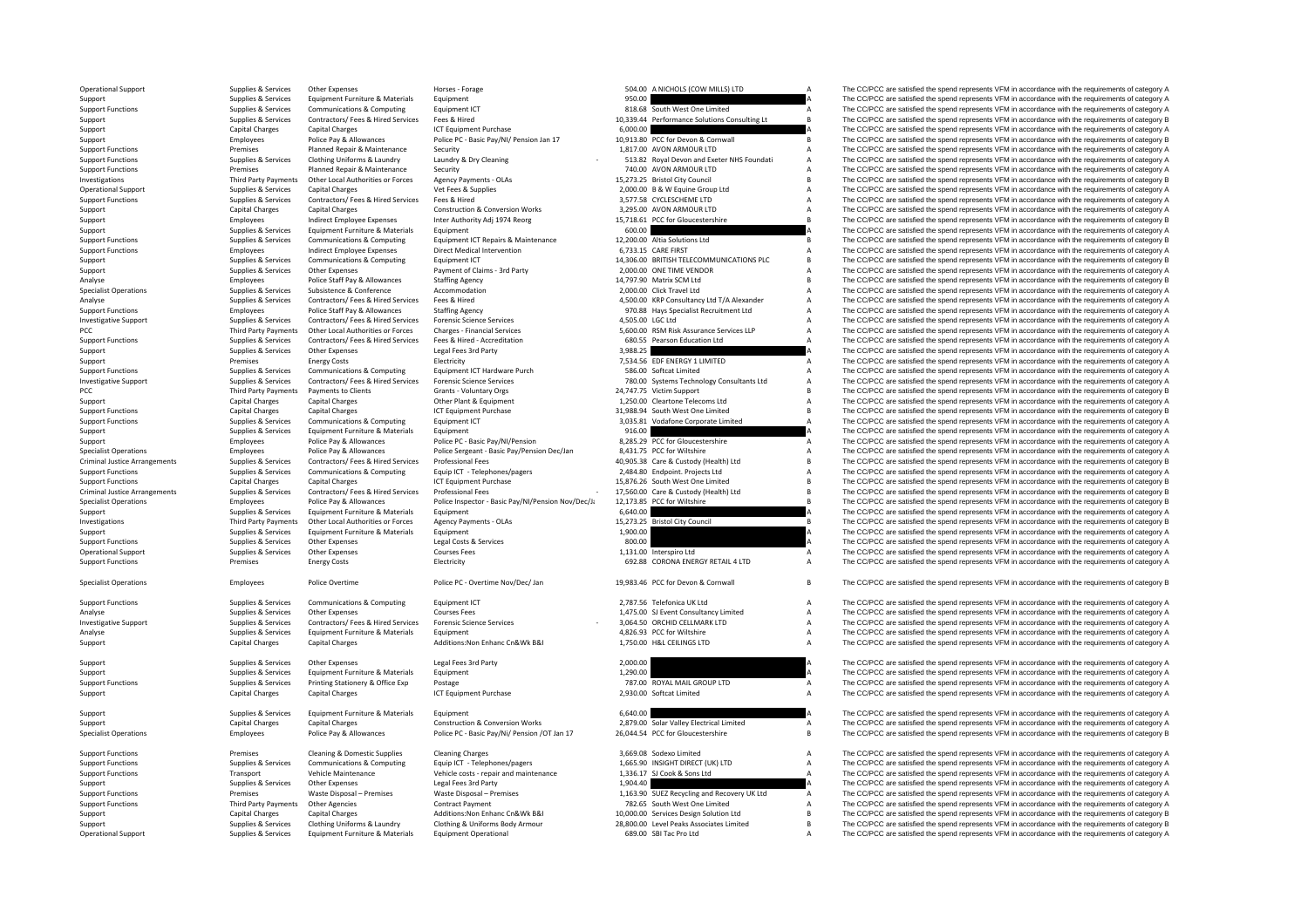Criminal Justice

**Local Policing** 

**Roads Policing** 

Support Functions Supplies & Supplies & Supplies & Communications & Computing Equipment ICT Support Equipment ICT 900.00 TELEFONICA O2 (UK) LTD A The CC/PCC are satisfied the spend represents VFM in accordance with the req Support Functions Supplies Services Other Expenses Courses Fees Courses Fees 975.00 College of Policing A The CC/PCC are satisfied the spend represents VFM in accordance with the requirements of category A The Crisis of th Specialist Operations Capital Charges Capital Charges Capital Charges Additions:Non Enhancing Fees 1,800.00 Services Design Solution Ltd A The CC/PCC are satisfied the spend represents VFM in accordance with the requiremen Operational Support Supplies & Services Contractors/ Fees & Hired Services Fees & Hired Hired Services Fees & Hired Services Fees & Hired Services Equipment ICT Repairs & Maintenance 567.00 Dr Paul M. Williams A The CC/PCC Supplies & Services Communications & Computing Equipment ICT Repairs & Maintenance 567.00 567.00 A The CC/PCC are satisfied the spend represents VFM in accordance with the requirements of category A Supplies & Services Equ Supplies & Services Equipment Furniture & Materials Equipment 1995.00 995.00 A The CC/PCC are satisfied the spend represents VFM in accordance with the requirements of category A Support Functions Premises Energy Costs Electricity Electricity Electricity 1,691.71 British Gas Business (Electric) A The CC/PCC are satisfied the spend represents VFM in accordance with the requirements of category A

Investigative Support Supplies & Supplies & Services Medical Fees Pathologists reports Pathologists reports 2,560.00 Dr DS Cook A The CC/PCC are satisfied the spend represents VFM in accordance with the requirements of cat Operational Support Supplies & Services Other Expenses Vet Fees & Supplies 1,201.20 Quantock Veterinary Hospital Ltd A The CC/PCC are satisfied the spend represents VFM in accordance with the requirements of category A The Specialist Operations Renties Rent Rates Rent Rent Rents Premises Rent Rates Rents A The CC/PCC are satisfied the spend represents VFM in accordance with the requirements of category A Support Functions Supplies Services Printing Stationery & Office Exp Postage 767.00 ROYAL MAIL RETAIL THIL THIL A The CC/PCC are satisfied the spend represents VFM in accordance with the requirements of category A<br>
Support Support Capital Charges Capital Charges Capital Charges Construction & Conversion Works 1,231.00 Solar Valley Electrical Limited A The CC/PCC are satisfied the spend represents VFM in accordance with the requirements of ca Support Supplies & Services Contractors/ Fees & Hired Services Fees & Hired Services Fees & Hired Services Fees & Hired A The CC/PCC are satisfied the spend represents VFM in accordance with the requirements of category A Support Functions Supplies & Services Communications & Computing Telephone Calls 13,464.10 Vodafone The CC/PCC are satisfied the spend represents VFM in accordance with the requirements of category B Specialist Operations Capital Charges Capital Charges Capital Charges ICT Equipment Purchase 2,697.88 South West One Limited A The CC/PCC are satisfied the spend represents VFM in accordance with the requirements of catego Support Capital Charges Capital Charges Capital Charges ICT Equipment Purchase 59,892.00 South West One Limited C The CC/PCC are satisfied the spend represents VFM in accordance with the requirements of category C Investigative Support Support Support Support Support Support Support Support Support Support Support Support<br>Transport Vehicle Maintenance Vehicle Costs - repair and maintenance 532.00 Driveshaft UK Maintenance A The CC/P Support Functions Transport Vehicle Maintenance Vehicle costs - repair and maintenance 532.00 Driveshaft UK A The CC/PCC are satisfied the spend represents VFM in accordance with the requirements of category A Support Func Support Functions Supplies & Services Equipment Furniture & Materials Equipment - Consumables 1,950.00 Primetake Ltd A The CC/PCC are satisfied the spend represents VFM in accordance with the requirements of category A The Support Capital Charges Capital Charges Vehicles Purchase 9,410.77 GENERAL MOTORS UK SPECIAL VEHICLES A The CC/PCC are satisfied the spend represents VFM in accordance with the requirements of category A Support Capital Charges Capital Charges ICT Equipment Purchase 5,447.00 5,447.00 A The CC/PCC are satisfied the spend represents VFM in accordance with the requirements of category A Third Party Payments Other Local Authorities or Forces Agency Payments - OLAS 7,527.25 SOMERSET COUNTY COUNCIL The CC/PCC are satisfied the spend represents VFM in accordance with the requirements of category A<br>
Supplies & Supplies & Services Subsistence & Conference Conference & Meeting Expenses 1,816.00 SS Great Britain Trading Ltd Manuform And The CC/PCC are satisfied the spend represents VFM in accordance with the requirements of categor The CC/PCC are satisfied the spend represents VFM in accordance with the requirements of category A

Support Premises Cleaning & Domestic Supplies Cleaning Charges Cleaning Charges A The SQLOTS Sodexo Limited A The CC/PCC are satisfied the spend represents VFM in accordance with the requirements of category A Support Supp SUPPORT OF SUPPORT OF SUPPORT SUPPORT SUPPORT SUPPORT SUPPORT SUPPORT AND SERVICE OF THE CONTRACTORS FEED OF THE CONTRACTORS FEED OF THE CONTRACTORS A THE CONTRACTORS A THE CONTRACTORS ARE SPEND OF THE CONTRACTORS AND THE Support Functions Communications Support Functions Communications Computing Equipment ICT 7,280.00 Southwest One A The CC/PCC are satisfied the spend represents VFM in accordance with the requirements of category A The CC/

Support Functions Capital Charges Capital Charges Capital Charges ICT Equipment Purchase 2,700.00 South West One Limited A The CC/PCC are satisfied the spend represents VFM in accordance with the requirements of category A Analyse Supplies & Services Other Local Authorities or Forces Professional Fees 1,741.78 West Somerset Council A The CC/PCC are satisfied the spend represents VFM in accordance with the requirements of category A Support Capital Charges Capital Charges Capital Charges ICT Equipment Purchase 2,005.13 Specialist Computer Centres A The CC/PCC are satisfied the spend represents VFM in accordance with the requirements of category A The Investigative Support Support Support Support Support Support Medical Fees Pathologists reports Pathologists reports 2,560.00 DR BN PURDUE A The CC/PCC are satisfied the spend represents VFM in accordance with the requirem Disused Supplies & Services Printing Stationery & Office Exp Reprographics Reprographics 590.52 Antalis Limited A The CC/PCC are satisfied the spend represents VFM in accordance with the requirements of category A Nate Con Support Functions Premises Rent Rates & Water Water Water Charges/Sewerages 7,241.50 Western Power Distribution (SW) A The CC/PCC are satisfied the spend represents VFM in accordance with the requirements of category A Support Functions Support Communications & Computing Foundment ICT 1,220.38 FEE Limited A The CC/PCC are satisfied the spend represents VFM in accordance with the requirements of category A Operational Support Supplies Services Other Expenses Courses Fees Courses Courses Courses Courses Fees and A The CC/PCC are satisfied the spend represents VFM in accordance with the requirements of category A Statisfied th Support Support Support Support Support Support Support Support Support Support Support Support Support Support Support Support Support Support Support Support Support Support Support Support Support Support Support Suppor Support Functions Transport Vehicle Maintenance Vehicle costs – tyres and tubes 569.76 GOODYEAR DUNLOP TYRES UK LTD A The CC/PCC are satisfied the spend represents VFM in accordance with the requirements of category A Supp Support Supplies & Services Equipment Furniture & Materials Equipment Equipment and the support and the spend of the CC/PCC are satisfied the spend represents VFM in accordance with the requirements of category A Support o Support Premises Rent Rates & Water Premises Leases 865,406.54 Blue Light Partnership C The CC/PCC are satisfied the spend represents VFM in accordance with the requirements of category C Specialist Operations The CC/PCC are satisfied the spend represents VFM in accordance with the requirements of category A Police Pay & Allowances Police PC - Basic Pay / Pension /Jan 2017 3,933.10 PCC for Devon & Cornwall Support Functions Supplies & Services Contractors/ Fees & Hired Services Professional Fees and a manufacture of the Same and the COPCC are satisfied the spend represents VFM in accordance with the requirements of category Supplies & Services Equipment Furniture & Materials Equipment Equipment 5,660.00 Support Support The CC/PCC are satisfied the spend represents VFM in accordance with the requirements of category A The CC/PCC are satisfied Support Functions Transport Vehicle Maintenance Vehicle Costs ‐ repair and maintenance 3,077.66 Clifford Thames Limited A The CC/PCC are satisfied the spend represents VFM in accordance with the requirements of category A Specialist Operations Capital Charges Capital Charges Additions:Non Enhanc Cn&Wk B&I 426,703.43 Benson Bros (Bristol) Ltd C The CC/PCC are satisfied the spend represents VFM in accordance with the requirements of category Premises Energy Costs Electricity Electricity 2,264.47 British Gas Business (Electric) A The CC/PCC are satisfied the spend represents VFM in accordance with the requirements of category A Policing Third Party Payments to Clients Scales of Crants - Voluntary Orgs 7,027.00 South Gloucestershire Council A The CC/PCC are satisfied the spend represents VFM in accordance with the requirements of category A Capita Support Capital Charges Capital Charges Other Plant & Equipment Charges Capital Charges Other Plant & Equipment<br>
A The CC/PCC are satisfied the spend represents VFM in accordance with the requirements of category A The Cap Third Party Payments Other Local Authorities or Forces Safeguarding Boards Contribution 15,597.00 Bristol City Council Control B The CC/PCC are satisfied the spend represents VFM in accordance with the requirements of cate Supplies & Services Clothing Uniforms & Laundry Clothing & Uniforms - Issues 1,022.75 ASPEN INTERNATIONAL LTD A The CC/PCC are satisfied the spend represents VFM in accordance with the requirements of category A<br>Specialist Specialist Operations The CC/PCC are satisfied the spend represents of the composite the spend of category Application and The CC/PCC are satisfied the spend represents VFM in accordance with the requirements of category A Support Functions Premises Energy Costs Wood Pellets 2,633.40 CPL Distribution Ltd A The CC/PCC are satisfied the spend represents VFM in accordance with the requirements of category A Constant Category A Constant Constant Specialist Operations Capital Charges Capital Charges Capital Charges Additions:Non Enhanc Cn&Wk B&I 229,768.82 Benson Bros (Bristol) Ltd C The CC/PCC are satisfied the spend represents VFM in accordance with the requireme Support Employees Indirect Employee Expenses CEP Payable DHSS 937.39 HM Revenue & Customs A The CC/PCC are satisfied the spend represents VFM in accordance with the requirements of category A<br>Support Support Support Suppor Support Supplies & Services Contractors/ Fees & Hired Services Fees & Hired 978.50 Securitas Security Services (UK) Lt A The CC/PCC are satisfied the spend represents VFM in accordance with the requirements of category A<br>S Support Functions Transport Vehicle Maintenance Vehicle costs - repair and maintenance 550.00 Driveshaft UK A The CC/PCC are satisfied the spend represents VFM in accordance with the requirements of category A Support Tran Support Premises Cleaning & Domestic Supplies Cleaning Charges 887.78 Sodexo Limited A The CC/PCC are satisfied the spend represents VFM in accordance with the requirements of category A Support Functions Capital Charges Capital Charges ICT Equipment Purchase 5,469.33 South West One Limited A The CC/PCC are satisfied the spend represents VFM in accordance with the requirements of category A

Support Functions Transport Vehicle Maintenance Vehicle costs - repair and maintenance - 624.75 MILL AUTO SUPPLIES A The CC/PCC are satisfied the spend represents VFM in accordance with the requirements of category A Employees Police Pay & Allowances Police Chief Inspector - Basic Pay/NI/Pension Nov/ 19,599.61 PCC for Devon & Cornwall The CC/PCC are satisfied the spend represents VFM in accordance with the requirements of category B<br>Pr Support Functions Premises Cleaning & Domestic Supplies Cleaning Charges Cleaning Charges Support Charges 545.75 Sodexo Limited A The CC/PCC are satisfied the spend represents VFM in accordance with the requirements of cat Contractors/ Fees & Hired Services Professional Fees 650.00 Smith Consult Limited A The CC/PCC are satisfied the spend represents VFM in accordance with the requirements of category A Contractors/ Fees Broad on the require Analyse Supplies & Services Other Local Authorities or Forces Professional Fees 684.00 Sedgemoor District Council A The CC/PCC are satisfied the spend represents VFM in accordance with the requirements of category A Support Supplies & Services Communications & Computing Equipment ICT Software 1,199.00 1,199.00 A The CC/PCC are satisfied the spend represents VFM in accordance with the requirements of category A Support Functions Transport Vehicle Maintenance Vehicle costs - repair and maintenance 573.04 TrustFirstParts A The CC/PCC are satisfied the spend represents VFM in accordance with the requirements of category A Support Fu Support Functions Capital Charges Capital Charges Capital Charges ICT Equipment Purchase 3,402.00 Acuma Solutions Limited A The CC/PCC are satisfied the spend represents VFM in accordance with the requirements of category Support Functions Supplies & Services Equipment Furniture & Materials Equipment - Consumables 1,687.00 Plastor Ltd A The CC/PCC are satisfied the spend represents VFM in accordance with the requirements of category A Servi Support Functions Premises Energy Costs Gas Gas Gas Support Functions Casts Content Costs Costs Casts Gas 505.91 CORONA ENERGY RETAIL 4 LTD A The CC/PCC are satisfied the spend represents VFM in accordance with the require Support Functions Transport Vehicle Maintenance Vehicle costs – tyres and tubes 2,445.50 GOODYEAR DUNLOP TYRES UK LTD A The CC/PCC are satisfied the spend represents VFM in accordance with the requirements of category A Ro Supplies & Services Contractors/ Fees & Hired Services Fees & Hired Fees & Hired Fees & Hired Fees & Hired Fees & Hired Fees & Hired Fees & Hired Fees & Hired Services Fees & Hired Services Fees & Hired Services Fees & Hir Specialist Operations Supplies Services Communications & Computing Equipment ICT 700.00 700.00 A The CC/PCC are satisfied the spend represents VFM in accordance with the requirements of category A Support Functions Transport Vehicle Maintenance Vehicle costs - repair and maintenance 916.45 SJ Cook & Sons Ltd A The CC/PCC are satisfied the spend represents VFM in accordance with the requirements of category A